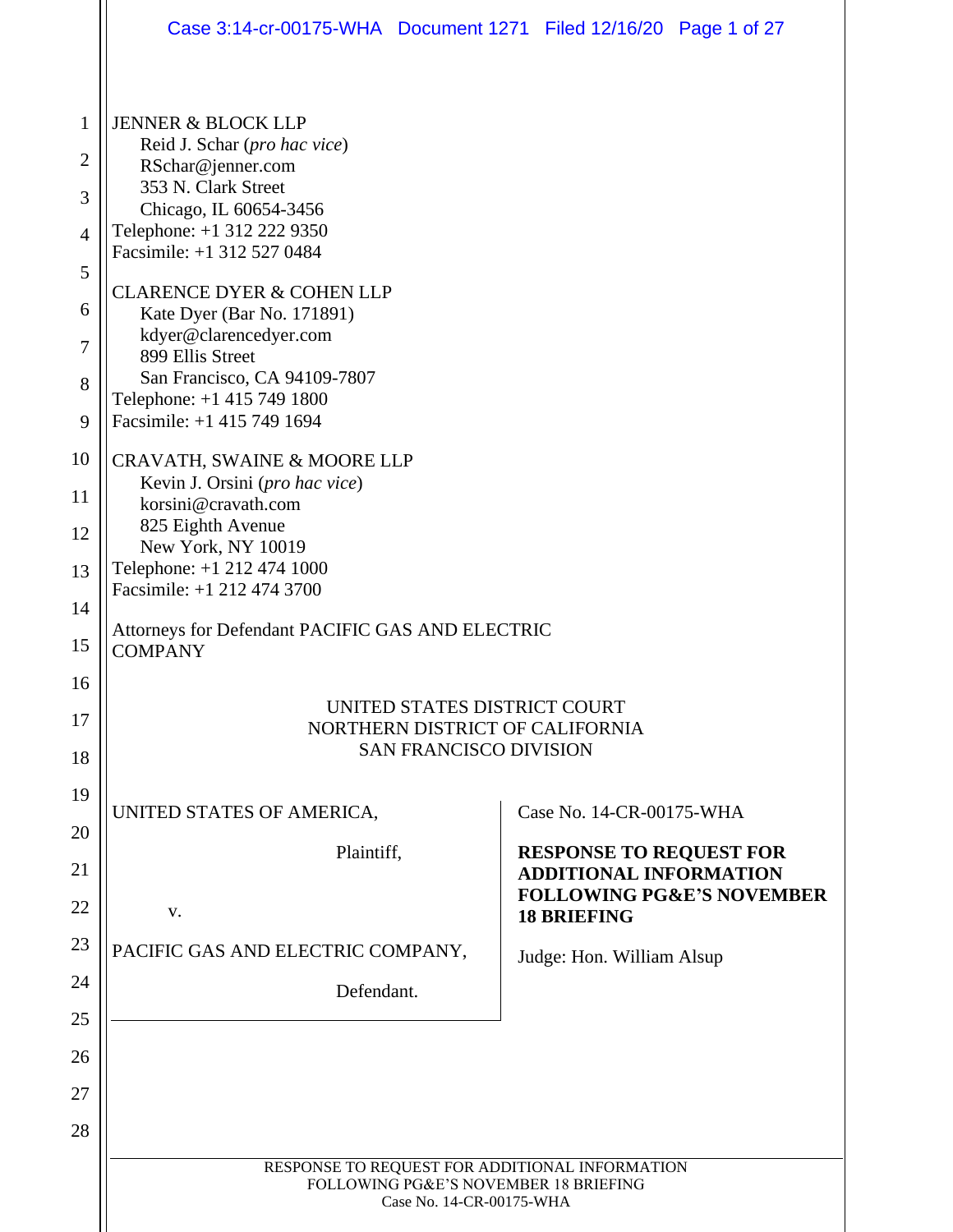**Question 1:** State the full extent to which PG&E itself (as opposed to its contractors and/or subcontractors) maintains records with respect to individual distribution lines in Tier 2 and Tier 3 areas:

- a. Setting forth the reports of inspections identifying trees or limbs for removal and the data thereof;
- b. Setting forth the full extent to which the work identified in such inspections was accomplished and dates accomplished
- c. Setting forth the full extent to which the work identified in such inspections has NOT been performed.

## **PG&E Response:**

PG&E's vegetation management ("VM") program consists of several types of VM activities focused on identifying trees or limbs for removal. PG&E is setting forth below the current recordkeeping practices and records for each of PG&E's core VM programs that include tree removal or tree trimming in Tier 2 and Tier 3 High-Fire Threat District ("HFTD") areas. All of the records and databases described below are maintained in PG&E's possession, not in the possession of PG&E's contractors or subcontractors.

Routine/CEMA Patrols: PG&E's routine and Catastrophic Emergency Memorandum Account ("CEMA") VM programs generally use similar methods to create and maintain records of trees identified for work. PG&E uses its Project Management Database ("PMD") to manage the scheduling of routine and CEMA VM patrols. PMD records the start and end dates of routine and CEMA VM patrols as well as the number of tree units identified by pre-inspectors and the number of tree units worked by tree trimmers.

While in the field, pre-inspectors who perform routine and CEMA pre-inspections use ruggedized tablet computers to input information about trees identified for work directly into PG&E's Vegetation Management Database ("VMD"). These devices also provide pre-inspectors information about trees identified during prior VM patrols. The information pre-inspectors input into VMD for a tree identified for work using their devices typically includes: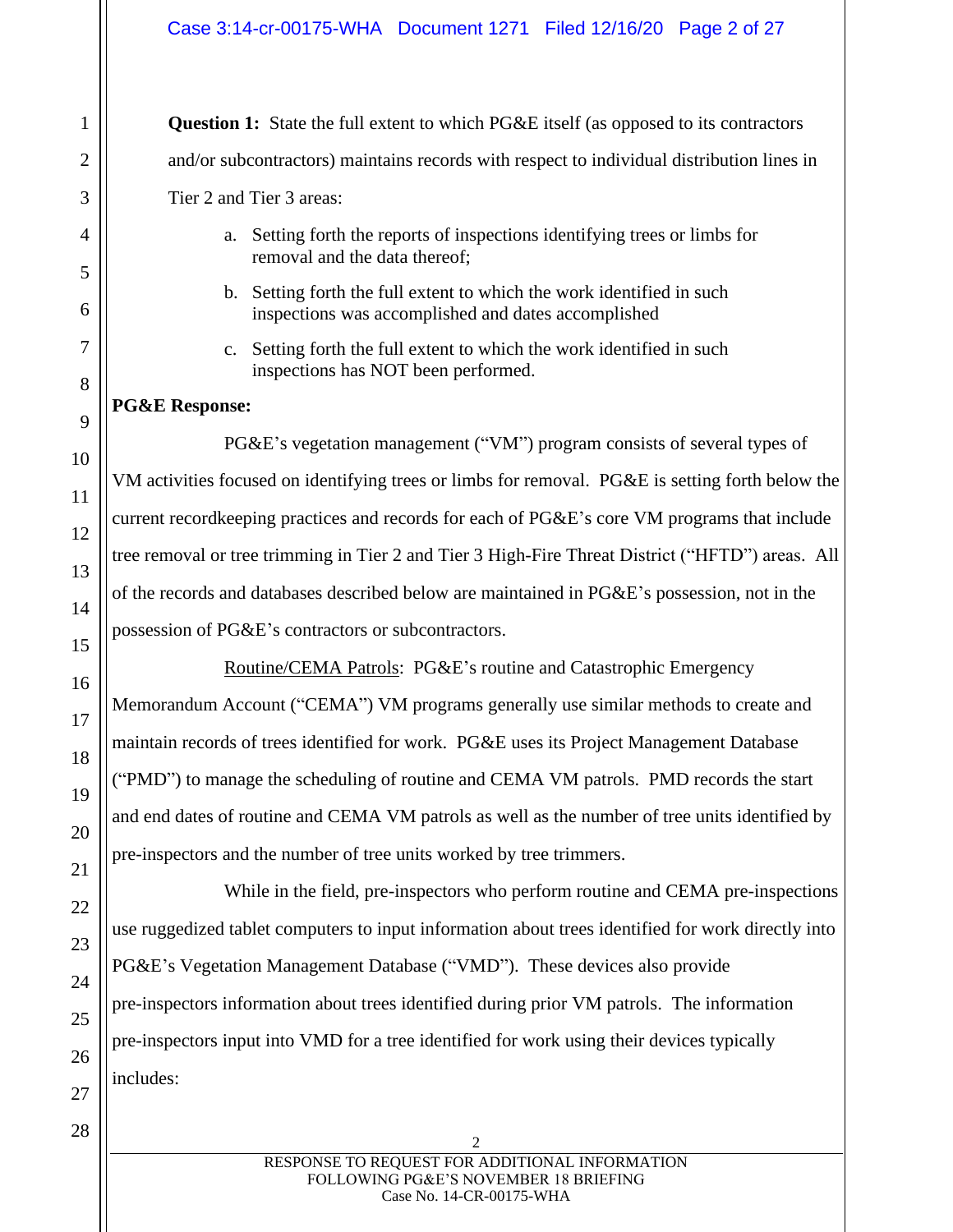- (i) the location of the tree identified for work (including latitude and longitude coordinates for the tree and a description of the tree's location relative to PG&E's facilities);
- (ii) the species, diameter and height of the tree;
- (iii) the type of work prescribed for the tree (if any);
- 
- (iv) the priority assigned to that tree work; and
- (v) other clarifying comments about the tree or work prescribed.

If a given tree requires work, the pre-inspector will assign a work type code and a priority to that request in VMD. If a tree requires immediate work to address an imminent threat to PG&E facilities, the pre-inspector will generate a priority tag to remove or trim that tree on an expedited basis. For a given tree, pre-inspectors can also indicate exceptions to the normal flow of VM work using PG&E's Issue Tracking System ("ITS") within VMD. Such exceptions may include, for example, situations where a tree identified for work is subject to a customer refusal or environmental permitting constraint. VMD records the date and time this information is entered by the pre-inspector. In addition to the inspection records stored on VMD, pre-inspectors who perform routine and CEMA VM patrols sign hard copy index maps indicating the start and end date for their pre-inspection of a given section of a distribution circuit. PG&E retains these hard copy index maps.

After a pre-inspector has performed a routine VM or CEMA inspection, the local VM office responsible for a given distribution line will use VMD to generate work requests listing any trees the pre-inspector identified for work that do not have restrictions (such as customer refusals). These work requests are assigned through VMD to tree trimming contractors, who receive PDF versions of the work requests via email. After tree trimming contractors complete tree work prescribed on a work request, they use a program that communicates with VMD to input and record the work that was completed. Any trees identified for work by pre-inspectors that tree trimming contractors have not completed will appear in the VMD as incomplete.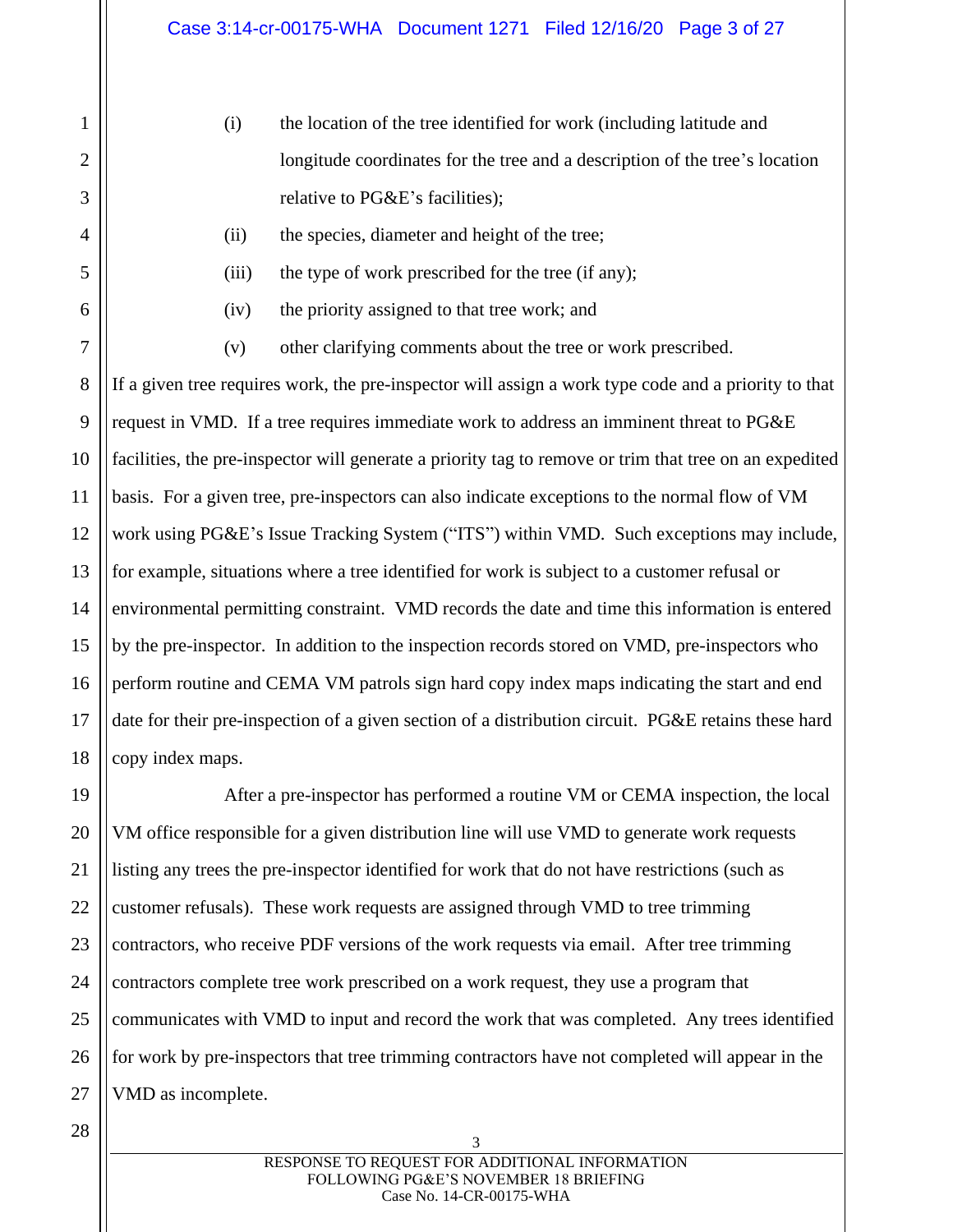1 2 3 4 5 6 7 8 9 10 11 12 13 14 15 16 17 18 19 20 21 22 EVM Program: PG&E's Enhanced Vegetation Management ("EVM") program uses PG&E's ArcGIS database to store data generated during EVM inspections and associated tree work. For each line mile subject to the EVM program, pre-inspectors perform two phases of inspections. During a Phase 1 inspection, pre-inspectors identify for removal or trimming any vegetation that encroaches on a 12-foot radial clearance of PG&E's power lines or that overhangs above the conductor or within the 4-foot zone extending on either side of the conductor, as well as any dead, dying, or diseased trees that pose a risk to PG&E's facilities as vegetation points in Collector, an application further described below. During Phase 2 pre-inspections, pre-inspectors inventory and perform a tree assessment of any tree that has the potential to strike PG&E equipment and also assess whether there are any trees or branches requiring work that the first pre-inspector may not have identified. EVM pre-inspectors use the Collector app on their cell phones or tablets to identify and input information about trees in the vicinity of PG&E power lines. Data input through the Collector app is stored in PG&E's ArcGIS database. Collector is primarily a map-based application that allows pre-inspectors to identify trees by creating points on a map called vegetation points. For each vegetation point identified using Collector, EVM pre-inspectors are trained and instructed to record, among other things, the tree species, diameter, height, health, prescribed work (or whether no work is prescribed) and the status of that work. After identifying a vegetation point and inputting the requisite information, EVM pre-inspectors are instructed to use the Tree Assessment Tool ("TAT") within the Collector app to determine whether and what work should be prescribed for that tree. EVM pre-inspectors are instructed to update their prescription in Collector based on the results of the TAT analysis.

After a segment of a line has been patrolled by an EVM pre-inspector and information inputted into the Collector app, that segment is assigned to a tree trimming contractor, who uses the Collector app to locate trees that have been identified for work by the pre-inspector. After work has been performed, tree trimming crews are instructed to record the status of that work as complete using Collector. Tree trimming crews can also use Collector to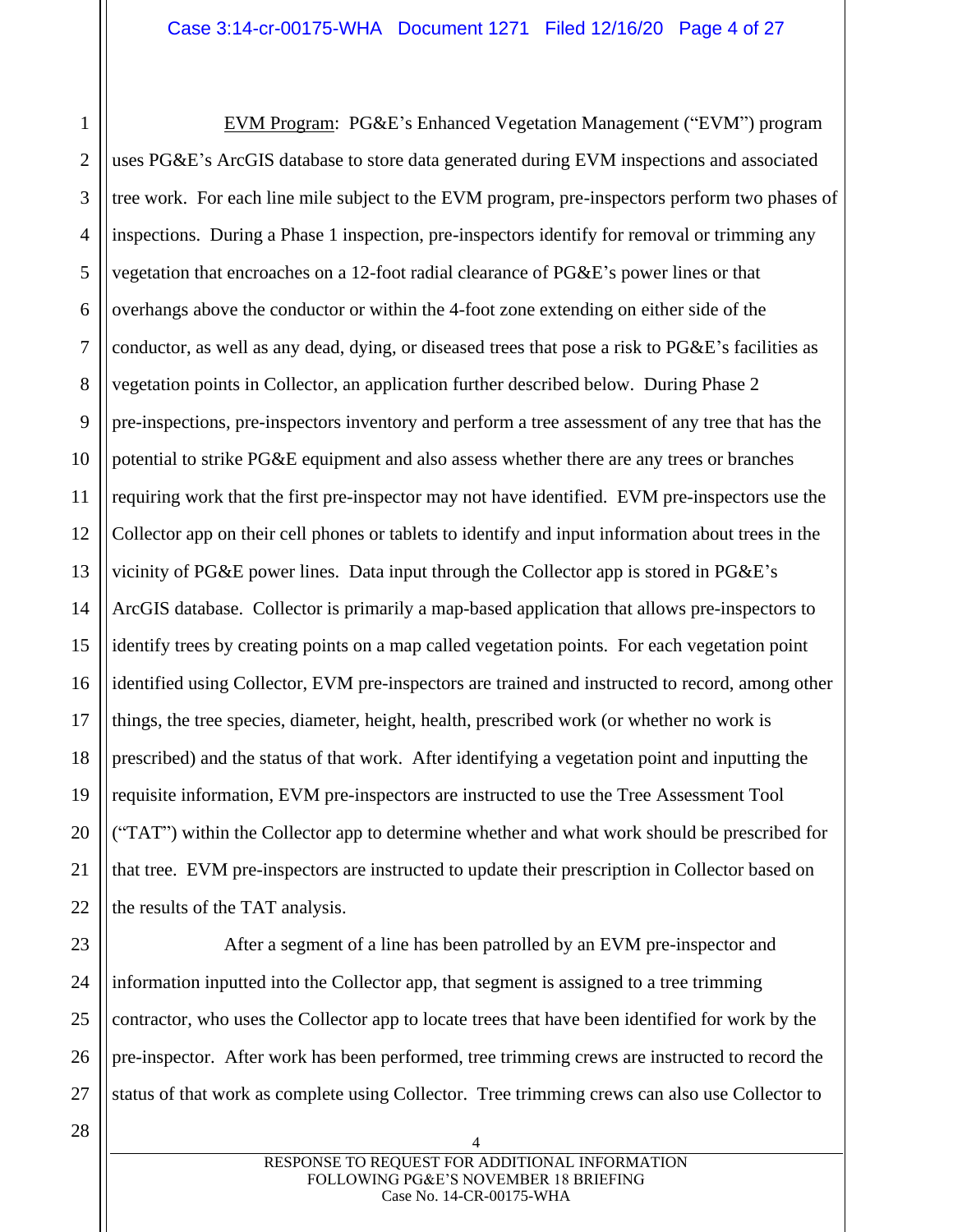1 2 3 4 5 note when they are unable to complete work due to a customer refusal or other delay, such as environmental issues. Using Collector, tree trimming crews input for each vegetation point they work the name of the tree trimming company, the tree trimming subcontractor (if applicable), the tree trimming foreman, the code for the tree work performed, the date the tree work was completed and any comments about the tree work. PG&E can track the status of work on any given line segment or for any tree identified by EVM pre-inspectors through the Collector app or by running a query of the ArcGIS database where PG&E stores and maintains data input through Collector for its EVM program. These records can be accessed and exported as necessary from PG&E's ArcGIS database.

All work prescribed under EVM is subject to PG&E's 100% work verification process. Please see PG&E's response to Question 2 below for a description of EVM work verification and the associated record management process.

Non-Routine/Emergency VM Work: Beginning with the Camp Fire, PG&E implemented its own version of the ArcGIS database and Collector app for use in post-fire and emergency VM work. The version of Collector used for emergency VM work is functionally similar to the version used to record EVM work, but the information required for each vegetation point is tailored to the emergency.<sup>1,2</sup>

<sup>1</sup> PG&E's VM program also includes its Vegetation Clearing ("VC") program in addition to routine, CEMA, EVM and wildfire/emergency VM work. The VC program is aimed at ensuring compliance with Public Resource Code § 4292, which requires utilities to maintain clearance of no less than 10 feet around a subset of utility poles to which certain equipment is attached. The results of VC inspections are inputted through PCD2, an application specifically designed for VC inspectors and are recorded in VMD.

<sup>2</sup> PG&E's VM programs are also subject to Quality Assurance ("QA") and Quality Verification ("QV") reviews. A typical QA review consists of a field audit of line segments selected through a statistically valid random sampling process, during which a QA inspector (a PG&E employee) inspects the line segments for any regulatory non-compliance. The results of these field audits are recorded on a spreadsheet saved to the QA shared drive. That information is ultimately published in a report by the QA department on their overall findings for a given region. The QA department publishes the report on its SharePoint site and notifies the local VM supervisor whose territory was audited as well as VM program leadership via email. In addition, any regulatory compliance issue identified by a QA inspector results in a Corrective Action

28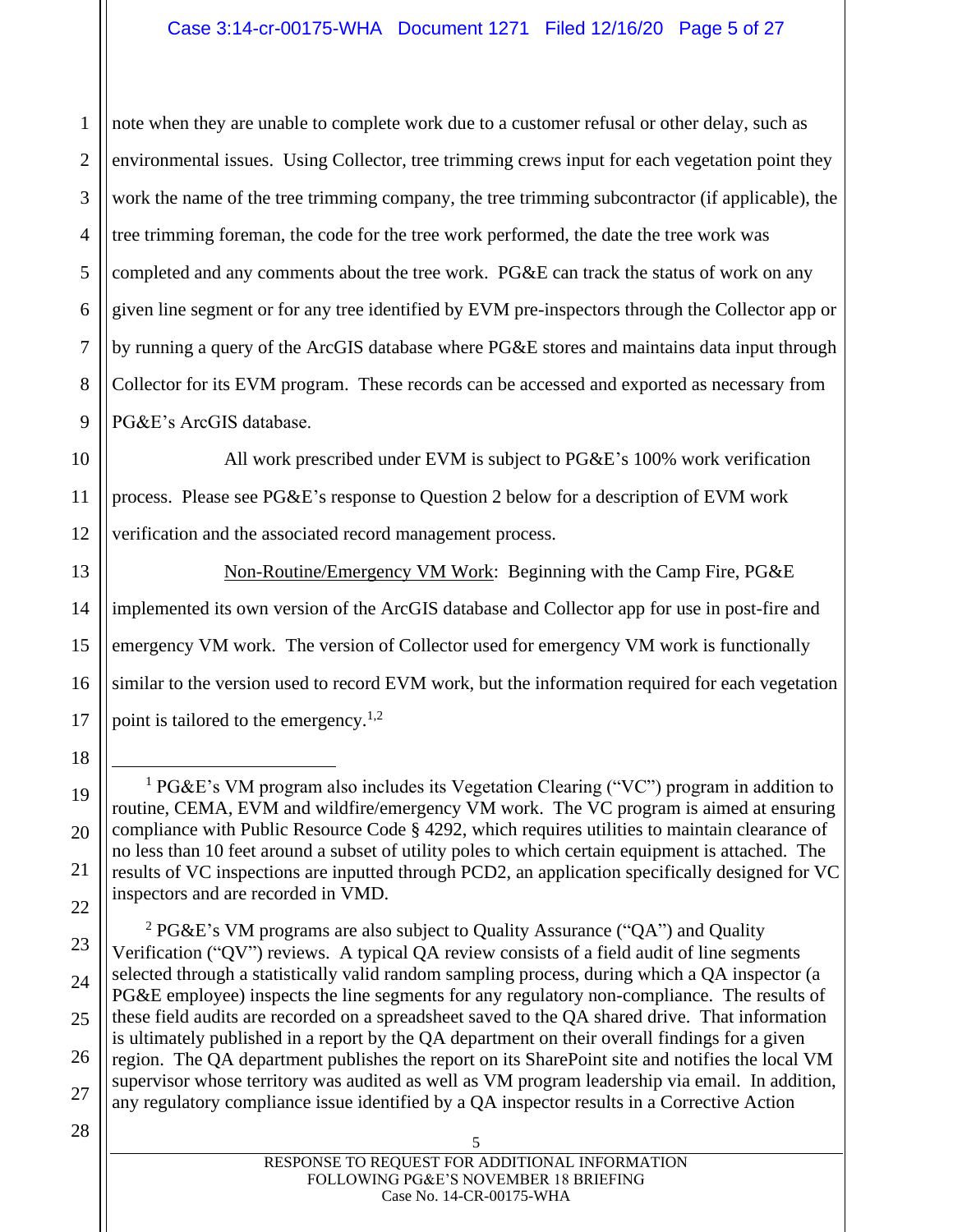**Question 2:** In its response dated November 3, 2020, PG&E stated on page two its intention to improve contractor fidelity to the EVM program and stated that mid-2019 improvements "included 100% work verification, increased contractor training, contractor competency tests, and numerous changes to improve EVM recordkeeping." State in plain terms what each of these changes are, the date of their implementation, and contractor compliance since that implementation.

## **PG&E Response:**

100% Work Verification: PG&E's EVM program consists of two phases of pre-inspections. No line mile is claimed as complete under PG&E's EVM program until that mile has been subject to both phases of pre-inspection and tree work under the EVM program scope and has been verified as complete to EVM standards by PG&E's Work Verification ("WV") team. The final step of this process is referred to as "100% work verification." Under 100% work verification, the WV team confirms both that the pre-inspections performed under the EVM program satisfy the scope and standards of the EVM program (including identification and assessment of any trees with the potential to strike PG&E's power lines) and that all tree work has been completed in accordance with EVM standards. This verification is performed only after both phases of EVM patrols are complete and the tree crew has reported that it has completed the identified EVM work.

To verify EVM work, the WV team uses Survey123, a survey-based application that overlays a map on top of the Collector app, to view every vegetation point associated with a

Program ("CAP") report being generated for that nonconformance and issued to the local VM supervisor. At the conclusion of each audit, a separate CAP report is issued to the local VM supervisor to assign corrective actions to any significant findings from the audit. A CAP report must be closed by the individual to whom it is issued with comments explaining the resolution to the issue identified in the CAP. Similarly, PG&E's QV department performs field audits to check the quality of both pre-inspections and tree trimming work performed by contractors. Findings made by the QV inspectors are stored in the Quality Control Database ("QCD"). QV emails findings directly to the VM operations team. As with the QA process, any regulatory compliance issue identified at a sample location by a QV inspector results in a CAP report being generated and issued to the local VM supervisor.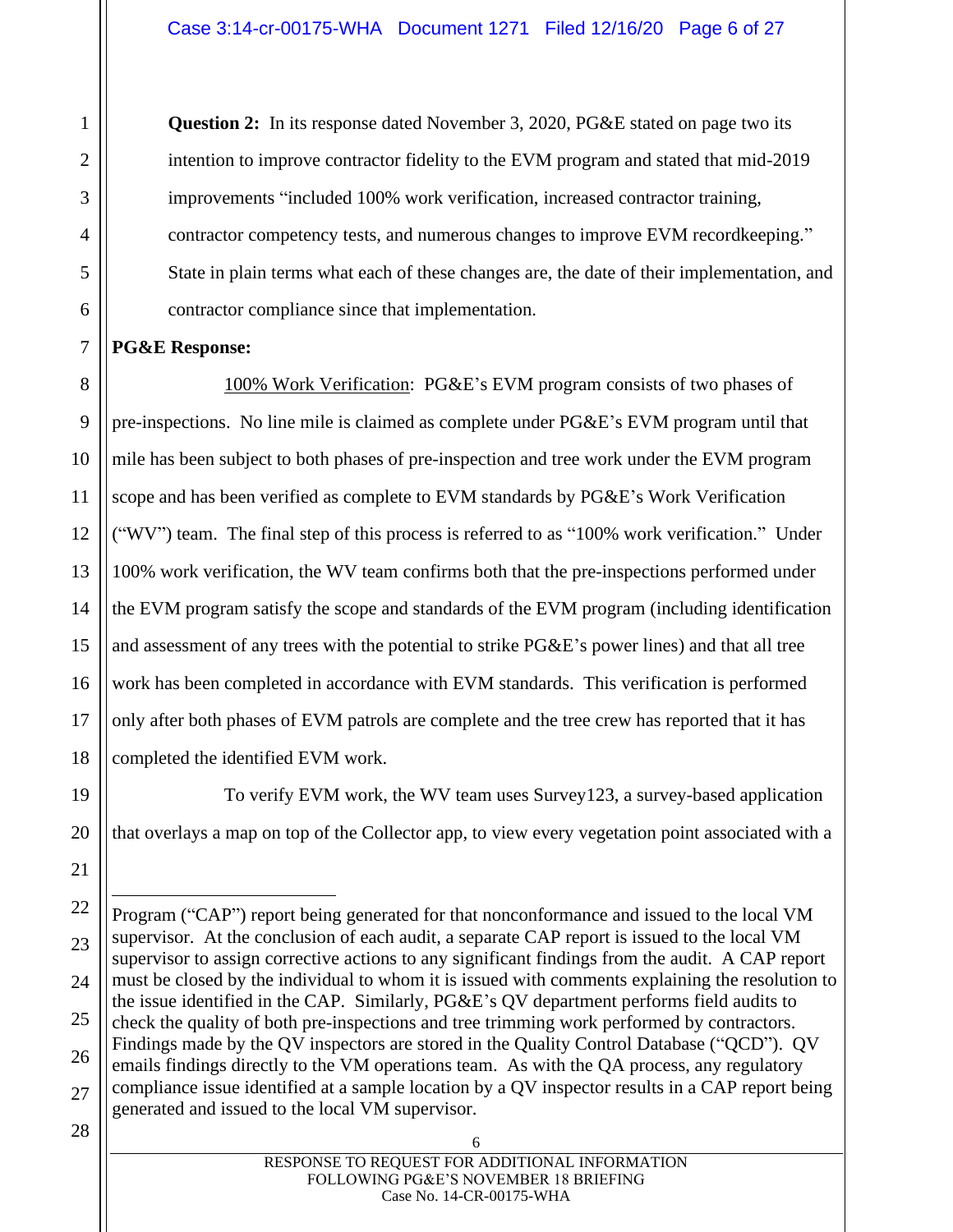2 3 4 5 6 7 8 9 10 11 12 given line segment and to input any findings during their patrol. Survey123 is a survey-based application which guides users through a series of questions, such as whether all trees tall enough to potentially strike the line were assessed using the TAT. The WV inspectors walk the line segments to ensure that (1) the primary overhead conductor is present in the field (*e.g.*, is not underground), (2) all trees along the span meet EVM requirements for tree work (*i.e.*, vegetation trimmed for 12-foot radial clearance and 4-foot conductor-to-sky clearance, and all dead or dying trees with potential to strike PG&E power lines have been identified and removed), and (3) all trees with potential to strike PG&E's power lines are captured as vegetation points in Collector. WV inspectors document their findings using Survey123 to identify whether each vegetation point has "passed" or "failed" its inspection. Additionally, at the end of a WV inspection, WV inspectors submit a work verification survey identifying any trees that do not meet the EVM scope or were not captured in Collector as vegetation points, if any.

Absent any findings by the WV inspector, that line segment is assigned a status of "Work Verification Pass". If any one vegetation point in the line segment is given a "fail," then the entire line segment will be given a work verification status of "Work Verification Fail". Collector will then automatically update the "Inspection Status" field to "Inspection Needed", automatically reverting the line segment to the pre-inspection and tree work phase to address the issues discovered during the WV inspection. After another round of pre-inspections and tree work for that line segment, the WV process will repeat. This process continues until the line segment achieves a "Work Verification Pass" status. The line segment is not counted toward PG&E's completed EVM miles until it acquires the "Work Verification Pass" status.

PG&E committed to and implemented 100% work verification at the start of 2019. In mid-2019, in response to the contractor confusion issues that arose in the EVM program's first year, PG&E instituted what was referred to as "Double Work Verification" for the remainder of 2019. This Double Work Verification process was implemented to ensure that the pre-inspections and tree work were being performed consistently with the revised scope. Double Work Verification required two separate WV inspectors to "pass" the line segment for it

1

13

14

15

16

17

18

19

20

21

22

23

24

25

26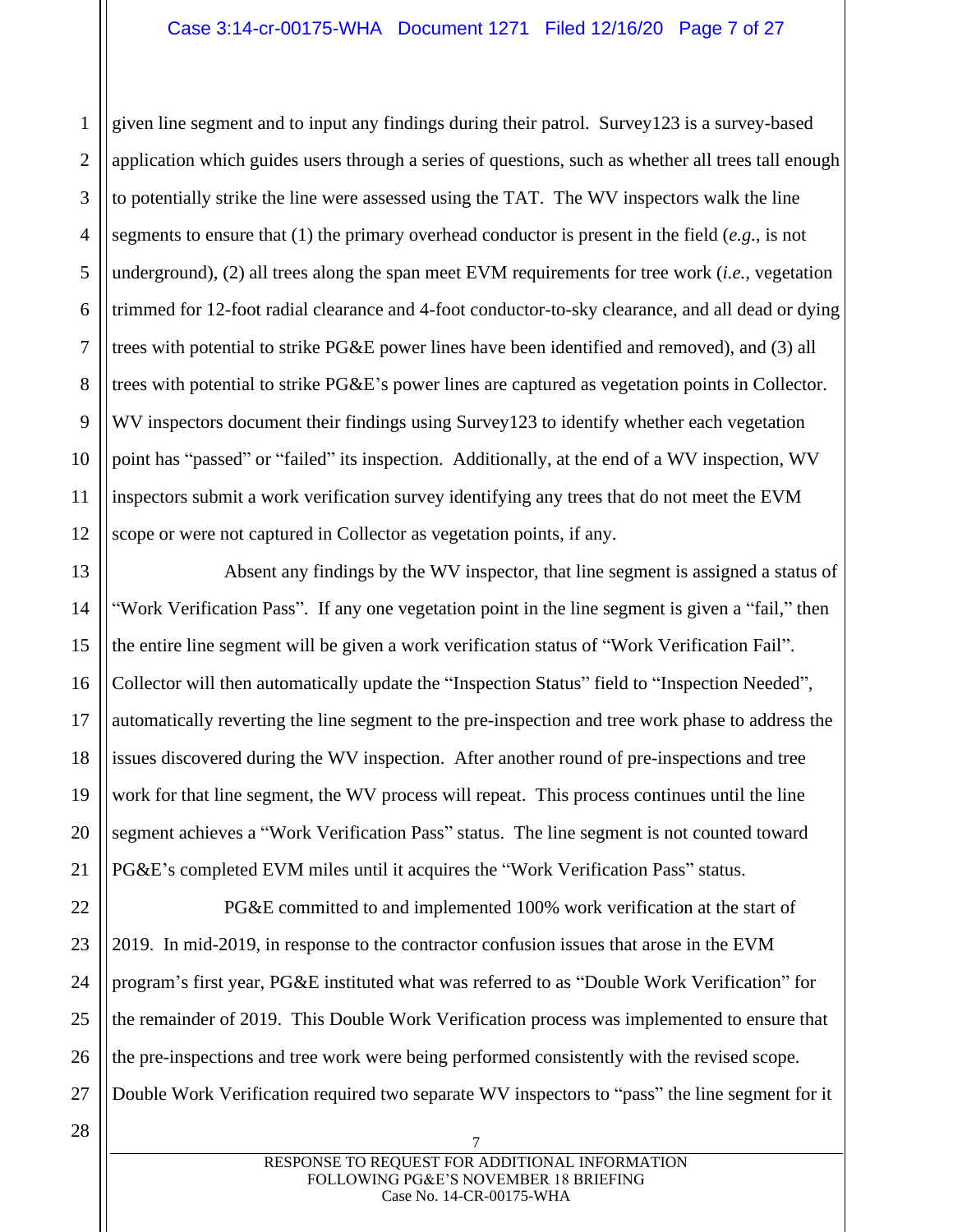1 2 to be considered complete. If a WVI failed the line segment, two subsequent WV inspectors would need to "pass" the line in consecutive WV patrols for a conductor segment to be considered complete. The Double Work Verification process continued through the end of 2019. At the beginning of 2020, after the contractor workforce had been re-trained on the revised EVM scope and the EVM process had stabilized, PG&E returned to 100% work verification and the process as it is described above. PG&E and its contractors have met the goal of 100% work verification for 2020.

Increased Contractor Training and Testing: At the start of 2019, PG&E implemented a centralized in-person introductory training course for all pre-inspectors, called Veg-0100 and a corresponding course for tree crews called Veg-0200. Approximately 2,600 pre-inspectors and tree crews participated in these courses in 2019.

In mid-2019, to address contractor confusion in the EVM program's first year, PG&E introduced a three-day in-person training course for EVM pre-inspectors called Veg-0400. This course provided pre-inspectors with classroom instruction on the scope of EVM, techniques for tree identification and use of the Collector app, as well as field training with the forester who would supervise their EVM work once they passed the training. Veg-0400 also included knowledge testing and field assessments to ensure the pre-inspectors adequately understood the information taught in the course. The Federal Monitor attended several of these training sessions, which continued from July 2019 through October 2019. Beginning in December 2019, PG&E transitioned the Veg-0400 course to its centralized training program for the pre-inspectors performing EVM work. As with the three-day program, on the final day of this Veg-0400 course, participating contractors were given a competency test which measured their knowledge of the EVM scope and inspection process.

By mid-2020, due in part to the Covid-19 pandemic preventing in-person trainings, PG&E transitioned from the three-day Veg-0400 course to a series of web-based training courses. Pre-inspectors are required to take the series of web-based trainings sequentially before they can access the Collector app and other EVM technological tools and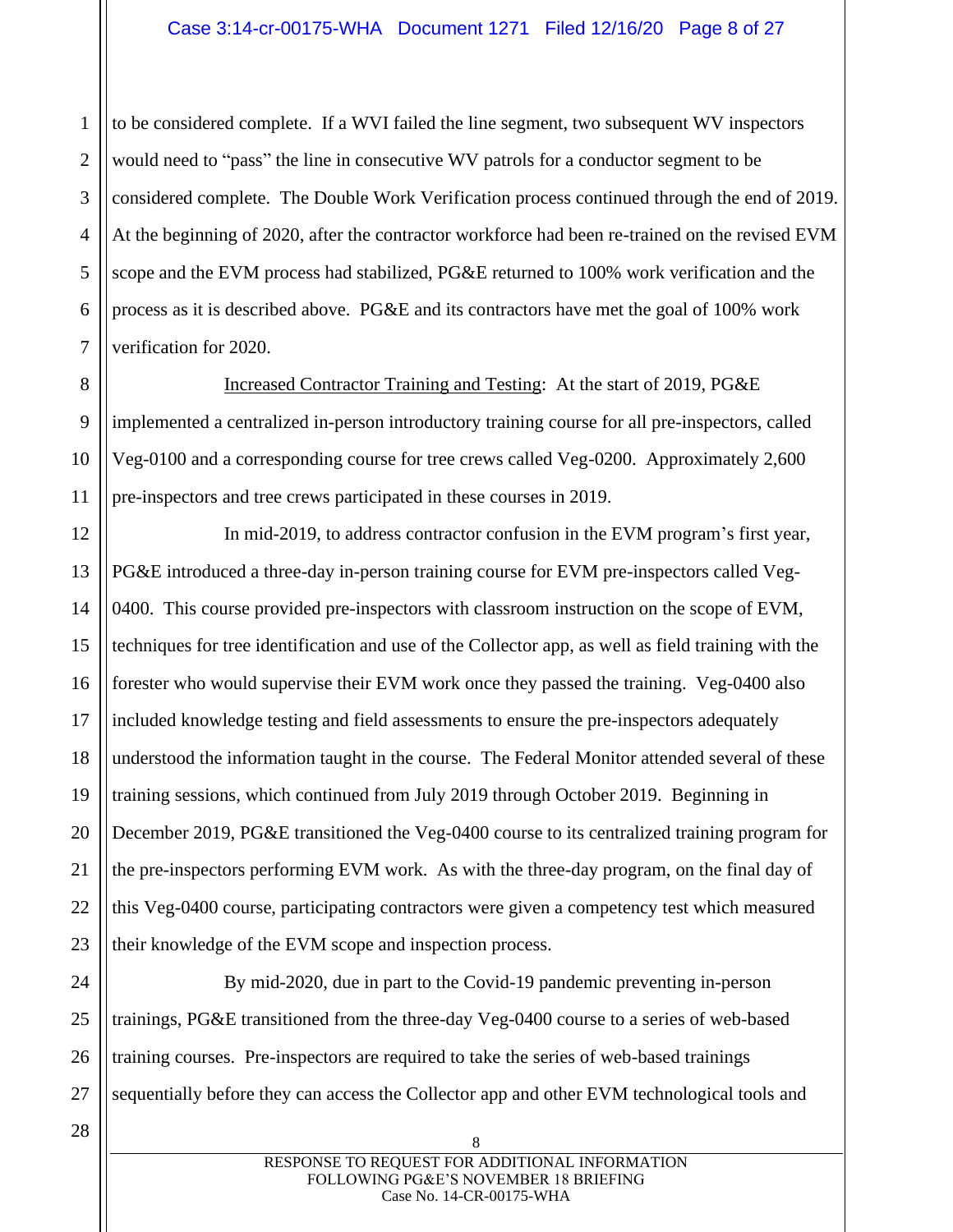1 2 3 4 5 6 7 8 9 10 11 12 13 begin performing EVM work. As part of this series of courses, PG&E introduced two webbased trainings, an introductory level course called Veg-0100: Vegetation Management for Inspectors and an EVM-specific course called Veg-0410: EVM Scope – Experienced Vegetation Patrollers. Both of these courses are still active today. Veg-0100 consists of nine web-based courses and culminates in a skill assessment whereby pre-inspectors participate in a simulated VM inspection. The Veg-0100 course is designed to review safety protocols, introduce contractors to PG&E procedures and to educate the contractors on the role they play in reducing wildfire risk. Contractors must pass the skills assessment portion of Veg-0100 before they are eligible to enroll in and complete Veg-0410, an EVM-specific training course. Veg-0410 is designed to explain the scope of the EVM program, the process of conducting an EVM inspection and how to use the Collector App. When a pre-inspector has completed both Veg-0100 and Veg-0410, the pre-inspector is permitted to perform EVM work. PG&E records indicate that approximately 1,700 contractors have completed the Veg-0100 course and 175 contractors have completed the Veg-0410 course since the courses were rolled out at the beginning of 2020.

Improvements to EVM Recordkeeping: The changes to improve EVM recordkeeping noted in PG&E's November 3, 2020 submission refers to three updates to the Collector application that were deployed in May 2019, September 2019 and March 2020 to improve the EVM data collection process. The updates included changes to Collector aimed at improving data accuracy—for example, converting the field for identifying the diameter of the tree from a range input to an integer input, allowing pre-inspectors to note the precise diameter of a given tree. The update also included a change that locked users from editing any vegetation points and conductor segments that had already passed work verification, avoiding confusion that would arise if pre-inspectors inadvertently edited a vegetation point that had already been addressed and confirmed by work verification. The updates were also aimed at making the data entry process more efficient and uniform for pre-inspectors and tree crews by, for example, converting a number of fields from manual text entries to dropdown menus, removing extraneous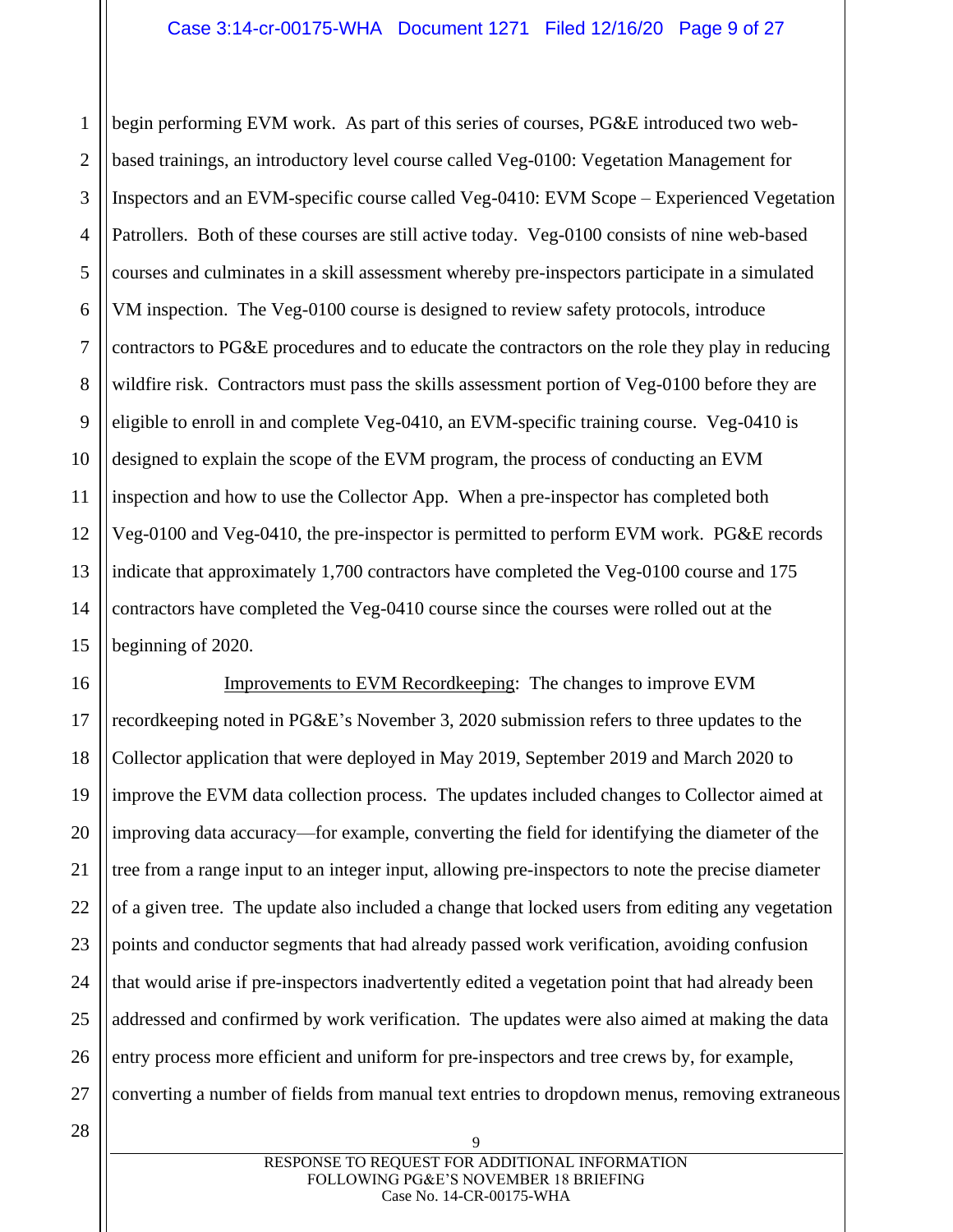## Case 3:14-cr-00175-WHA Document 1271 Filed 12/16/20 Page 10 of 27

1 data fields and requiring that users operate the app on an iOS product (*i.e.*, an iPhone or iPad) for added stability. These updates also added to the pre-inspector maps the locations of trees identified during a 2019 LiDAR survey to assist with the pre-inspector identification of trees that have strike potential or need to be removed or worked under EVM and introduced and incorporated into Collector the Tree Assessment Tool ("TAT")<sup>3</sup> to replace the Hazard Tree Rating System ("HTRS").

**Question 3:** Explain each type of consequence that PG&E considers when evaluating a region for the Black Swan criteria. Also explain the source of the information informing each consequence. (For example, if potential loss of life is a "consequence" factored in, explain how the estimated potential loss of life is calculated and from what source the underlying population figures are derived).

## **PG&E Response:**

In terms of inputs, a grid cell satisfies the Black Swan criteria if its forecast sustained wind speed is greater than 30 mph; Fire Potential Index ("FPI") is greater than 0.3; relative humidity is less than 20%; and Nelson Dead Fuel Moisture ("DFM") 10-hour, 100-hour, and 1000-hour are less than 8%, 10%, and 14%, respectively, as listed in footnote 9 to PG&E's November 18, 2020 response.

The primary source of each of these criteria is the PG&E Operational Mesoscale Modeling System ("POMMS") model that forecasts the weather conditions for each grid cell in PG&E's service territory. The primary source of data input to the POMMS model is weather forecasts at approximately 22 kilometer resolution from the Global Forecast System ("GFS"), a model produced by the U.S. National Centers for Environmental Prediction ("NCEP"), part of

<sup>3</sup> PG&E developed the TAT in collaboration with third-party experts—a team of International Society of Arbocultural Certified Utility Arborists—to evolve its risk-based criterion and further reduce the level of subjectivity inherent in determining whether a tree should be removed.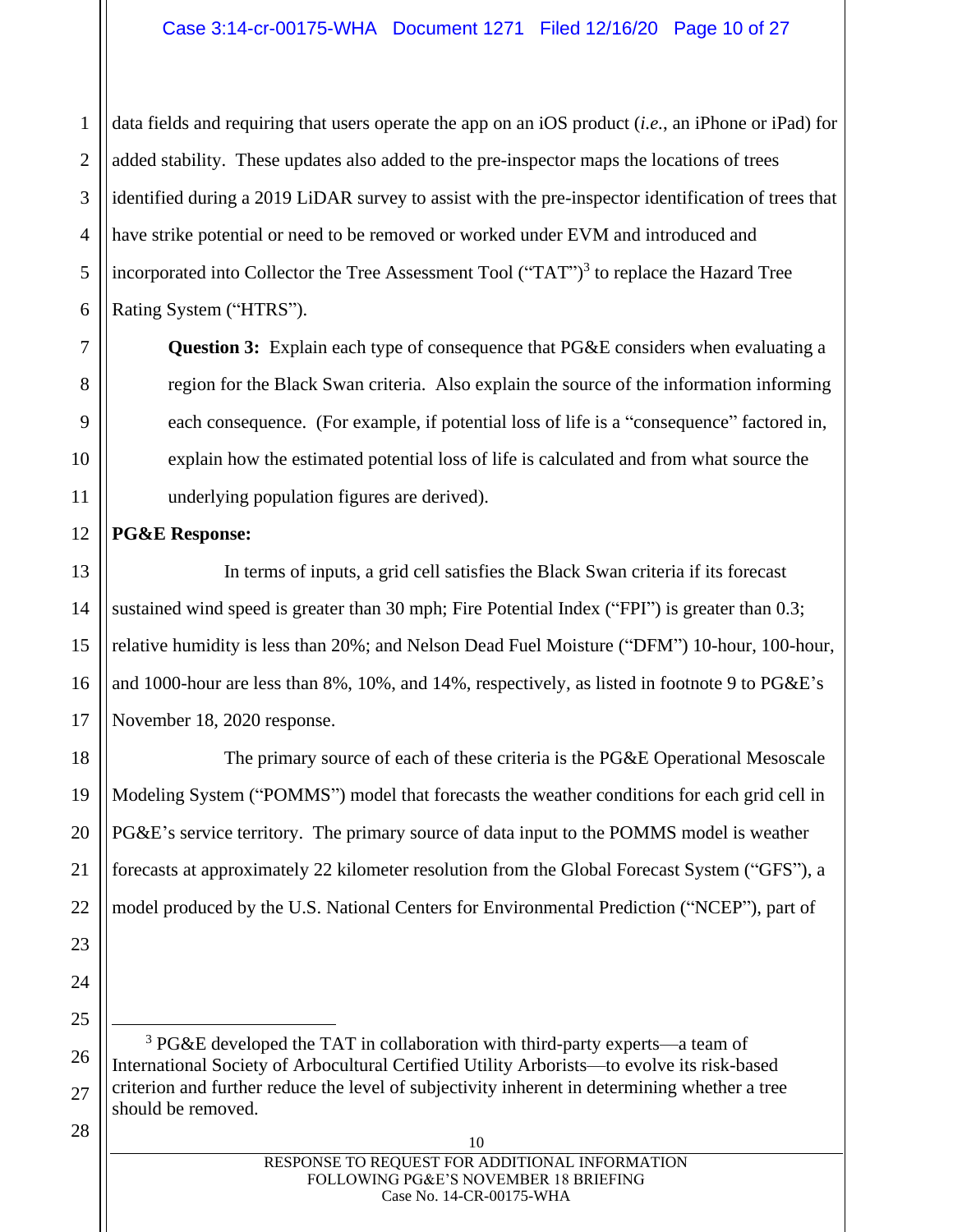the National Weather Service.<sup>4</sup> Utilizing an instance of NCEP's Weather Research and Forecast ("WRF") model, the POMMS model analyzes the GFS model's 22 kilometer resolution forecasts to produce more granular 2 kilometer and 3 kilometer resolution forecasts. To do so, the POMMS model relies on recent real-world weather observations reported in resolutions smaller than GFS's 22 kilometer resolution forecasts, including recent temperature observations from NCEP's Sea Surface Temperature ("SST") database and air and wind observations from NCEP's Meteorological Assimilation Data Ingest System ("MADIS"). Using this data from the GFS, SST and MADIS, the POMMS model provides weather forecasts for each grid cell in PG&E's service territory.

A grid cell's forecast values for each of the Black Swan criteria either comes from, or is derived from, the POMMS model.

The forecast windspeed and forecast relative humidity of a grid cell are outputs of the POMMS model. The forecast sustained wind speed is 10 meter above ground level in mph and the forecast relative humidity is two meters above ground level.

Dead-fuel moisture represents the forecast moisture content within that type of dead vegetation and, specifically, it is the percentage of the fuel's forecast water weight divided by the fuel's forecast weight without any water. While POMMS does not forecast values for the DFM 10-hour, 100-hour and 1000-hour, these values are a function of weather conditions forecast by POMMS at a two-by-two kilometer resolution: air temperature, relative humidity, solar radiation and accumulated precipitation. Using the POMMS forecasts, a DFM is then calculated for each of three types of dead fuels. Dead fuels are divided into various time-lag classes, including 10-hour, 100-hour and 1000-hour. The shorter the time lag, the more responsive the fuel is to changing weather conditions. For example, 10-hour fuels typically only

- <sup>4</sup> The GFS model forecasts at a  $\frac{1}{4}$ ° resolution, which, at the equator, results in a 28 kilometer-by-28 kilometer resolution. However, further from the equator, due to the curved nature of the Earth, that ¼° resolution becomes smaller and results in a resolution of approximately 28 kilometers-by-22 kilometers in the Bay Area.
	- 11 RESPONSE TO REQUEST FOR ADDITIONAL INFORMATION FOLLOWING PG&E'S NOVEMBER 18 BRIEFING Case No. 14-CR-00175-WHA

1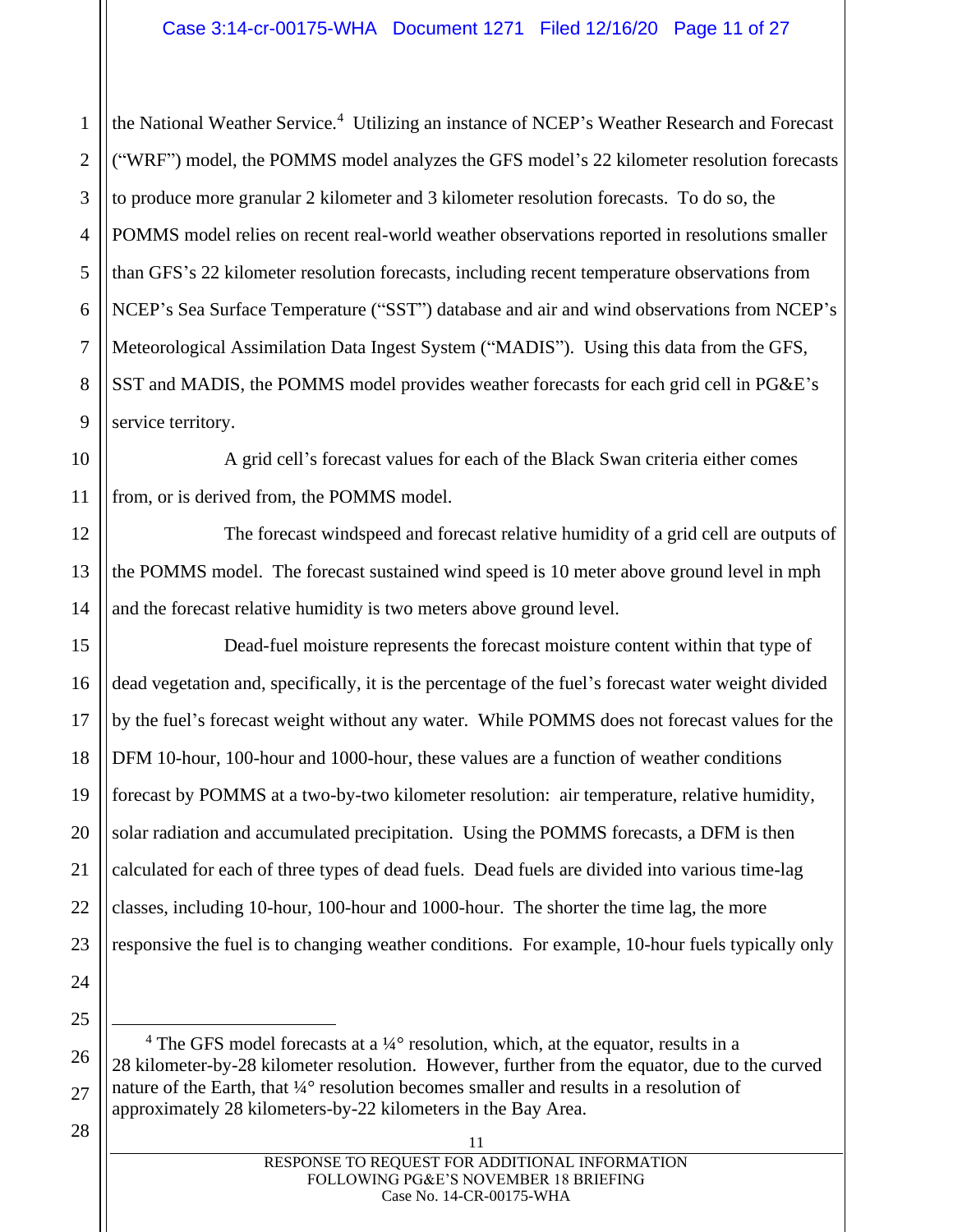2 take on the order of 10 hours to respond to changing weather conditions, while 100-hour fuels typically take on the order of 100 hours to respond to changing weather conditions.<sup>5</sup>

Similarly, while the POMMS model does not provide the FPI output itself, it provides the inputs that feed into the Utility FPI model. The Utility FPI model was described in PG&E's November 18 response and is further described below in response to Question 4. **Question 4:** Please provide a real-life example of calculations using the equations described in footnote seven of PG&E's November 18 response. In responding, please restate the equations, identify an example from the real world of values associated with each variable, and perform the calculation while "showing your work."

## **PG&E Response:**

1

3

4

5

6

7

8

9

10

11

12

13

14

15

16

17

18

19

20

21

22

23

24

The Utility FPI model output for a grid cell is based on that grid cell's Land Use ("LU") categorization, as well as the forecast values for the grid cell's Live Fuel Moisture ("LFM"), Dead Fuel Moisture of 10-Hour Fuels ("DFM $_{10hr}$ ") and the Fosberg Fire Weather Index ("FFWI"). The formula is provided below.

> $FPI = \frac{1}{111}$  $1+e^{-y}$

Here, *y* is the log odds and is calculated as:

 $y = -1.68 - 0.24 * LFM - 0.26 * DFM<sub>10hr</sub> + 0.22 * FFWI + 0.06 * LU<sub>Shrublands</sub> + 0.47 * LU<sub>Forest</sub>$ 

A grid cell's LFM represents the forecast moisture content within living vegetation fuel and, specifically, it is the percentage of the fuel's forecast water weight divided by the fuel's forecast weight without any water. The forecast LFM for a grid cell is derived from the grid cell's soil type, the forecast length of the day and the Julian day of year in conjunction with the forecasts from PG&E's POMMS model for the grid cell's temperature, irradiance, soil moisture and soil temperature.

25 26 27  $<sup>5</sup>$  Specifically, each time lag is the amount of time it takes for that category of dead fuel to</sup> reach 63% of the difference between initial and equilibrium moisture contents given constant environmental conditions. The equilibrium moisture content is the moisture content that a fuel particle will attain if exposed for an infinite period in an environment of specified constant temperature and humidity.

| 12                                             |
|------------------------------------------------|
| RESPONSE TO REQUEST FOR ADDITIONAL INFORMATION |
| FOLLOWING PG&E'S NOVEMBER 18 BRIEFING          |
| Case No. 14-CR-00175-WHA                       |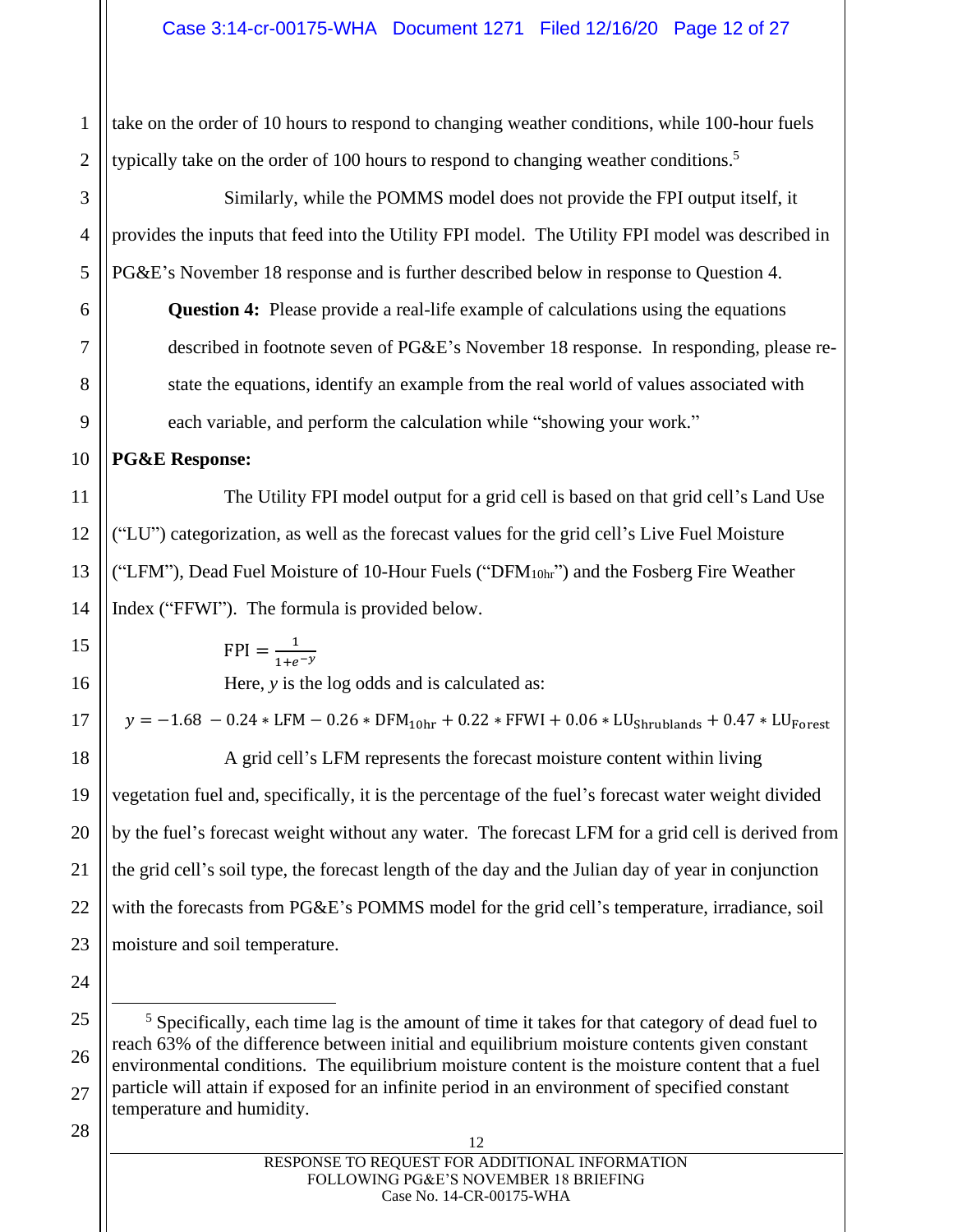The forecast DFM10hr for a grid cell is also calculated using inputs from PG&E's POMMS model, as described above in response to Question 3.

A grid cell's land-use categorization is based on the Land Use Index from the International Geosphere-Biosphere Programme ("IGBP") Modified MODIS 17-Category Land Use Categories, a global vegetation class map developed based on data from the Moderate Resolution Imaging Spectroradiometer ("MODIS") instrument aboard NASA satellites. The land-use category can be grassland, shrubland or forest. The variable LU<sub>Shrublands</sub> has a value of 1 when the land-use category is shrubland, and is otherwise 0. The variable  $LU_{Forests}$  has a value of 1 when the land-use category is forest, and is otherwise 0.

The FFWI is a non-linear model of fire potential that aids modeling small-scale and short-term weather variations on fire danger. Inputs to the FFWI for a grid cell are the forecast temperature in Fahrenheit, *T*, the forecast wind speed in mph, *U*, and the forecast relative humidity, *RH*. Each of these three inputs is provided by PG&E's POMMS model. The formula for FFWI is listed below:

FFWI = 
$$
\frac{\eta * \sqrt{1 + U^2}}{0.3002}
$$

The variable  $\eta$  is a function of the equilibrium moisture content ( $M_{eq}$ ) content:

$$
\eta = 1 - 2 * \left(\frac{M_{eq}}{30}\right) + 1.5 * \left(\frac{M_{eq}}{30}\right)^2 - 0.5 * \left(\frac{M_{eq}}{30}\right)^3
$$

The variable *Meq* is calculated by one of the three equations below, depending on the forecast relative humidity and, after the forecast relative humidity identifies the correct equation to use, that equation uses the forecast temperature and relative humidity:

$$
M_{eq} = \begin{cases} 0.03229 + 0.28 * RH - 0.00058 * RH * T & \text{for RH} < 10\%\\ 2.22749 + 0.16 * RH - 0.0148 * T & \text{for } 10\% \le RH < 50\%\\ 21.0606 - 0.483199 * RH + 0.005565 * RH^2 - 0.00035 * RH * T & \text{for RH} \ge 50\% \end{cases}
$$

After the initial values for each of the five inputs to the Utility FPI model—LFM, DFM<sub>10hr</sub>, LU<sub>Shrublands</sub>, LU<sub>Forest</sub> and FFWI—are calculated, they are standardized based on that input's mean and standard deviation observed in the fire occurrence dataset used to train the

28

1

2

3

4

5

6

7

8

9

10

11

12

13

14

15

16

17

18

19

20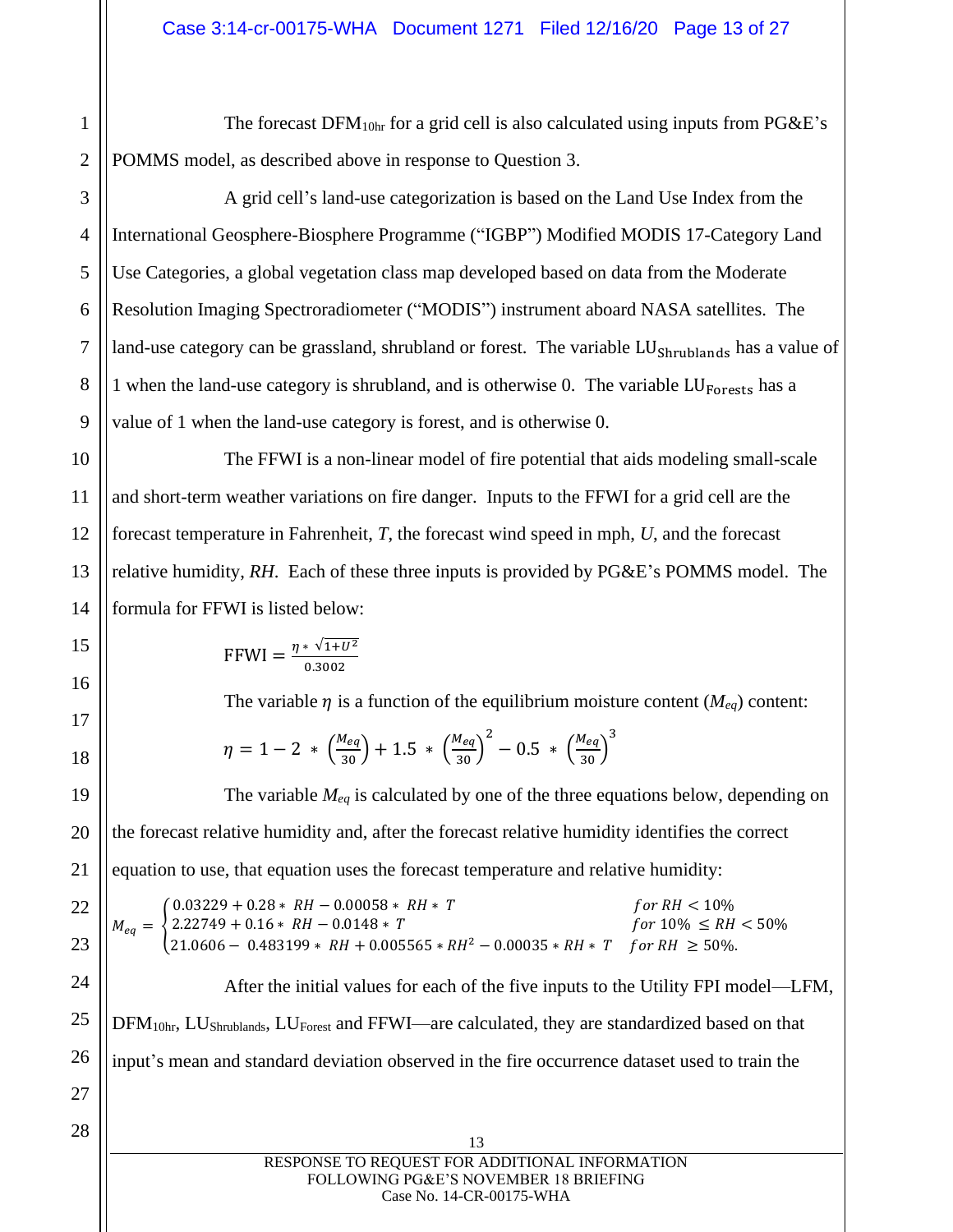Utility FPI model.<sup>6</sup> Because the Utility FPI model was developed using a regularization methodology to improve interpretability, each input is standardized using the below equation, where *z* is the standardized value, *x* is the initial value,  $\mu$  is the mean of that input and *s* is the standard deviation of the input:

$$
z=\frac{x-\mu}{s}
$$

The mean and standard deviation observed in the fire occurrence dataset for each input is listed below.<sup>7</sup>

| Input                    | Mean $(\mu)$ | <b>Standard Deviation (s)</b> |
|--------------------------|--------------|-------------------------------|
| <b>LFM</b>               | 80.46        | 18.11                         |
| $DFM_{10hr}$             | 0.05350      | 0.02471                       |
| <b>FFWI</b>              | 38.13        | 13.91                         |
| LU <sub>Shrublands</sub> | 0.07547      | 0.2642                        |
| $LU_{\text{Forest}}$     | 0.4316       | 0.4953                        |

In light of the Court's request for a real-world example of calculations using the Utility FPI model equations, PG&E has selected as an example the two kilometer-bytwo kilometer grid cell 128\_377 at 00:00 PT on September 28, 2020 using the forecast data

provided by the September 27, 2020, 00:00 UTC model run.

 $6$  As discussed in PG&E's November 18 filing, the Utility FPI model looks to two historical fire datasets: the U.S. Forest Service's Fire Program Analysis—Fire-Occurrence Database and a database compiled by PG&E of large fires and their associated perimeters from the Visible Infrared Imaging Radiometer Suite. Further, the Utility FPI model looks to weather, fuels, and associated information for the fire occurrences in such datasets, which it gets from state and federal fire agencies, including the USDA Forest Service, the Bureau of Land Management, the Bureau of Indian Affairs, the National Park Service and CAL FIRE.

 $<sup>7</sup>$  The values in this table and in the following equations have been rounded.</sup>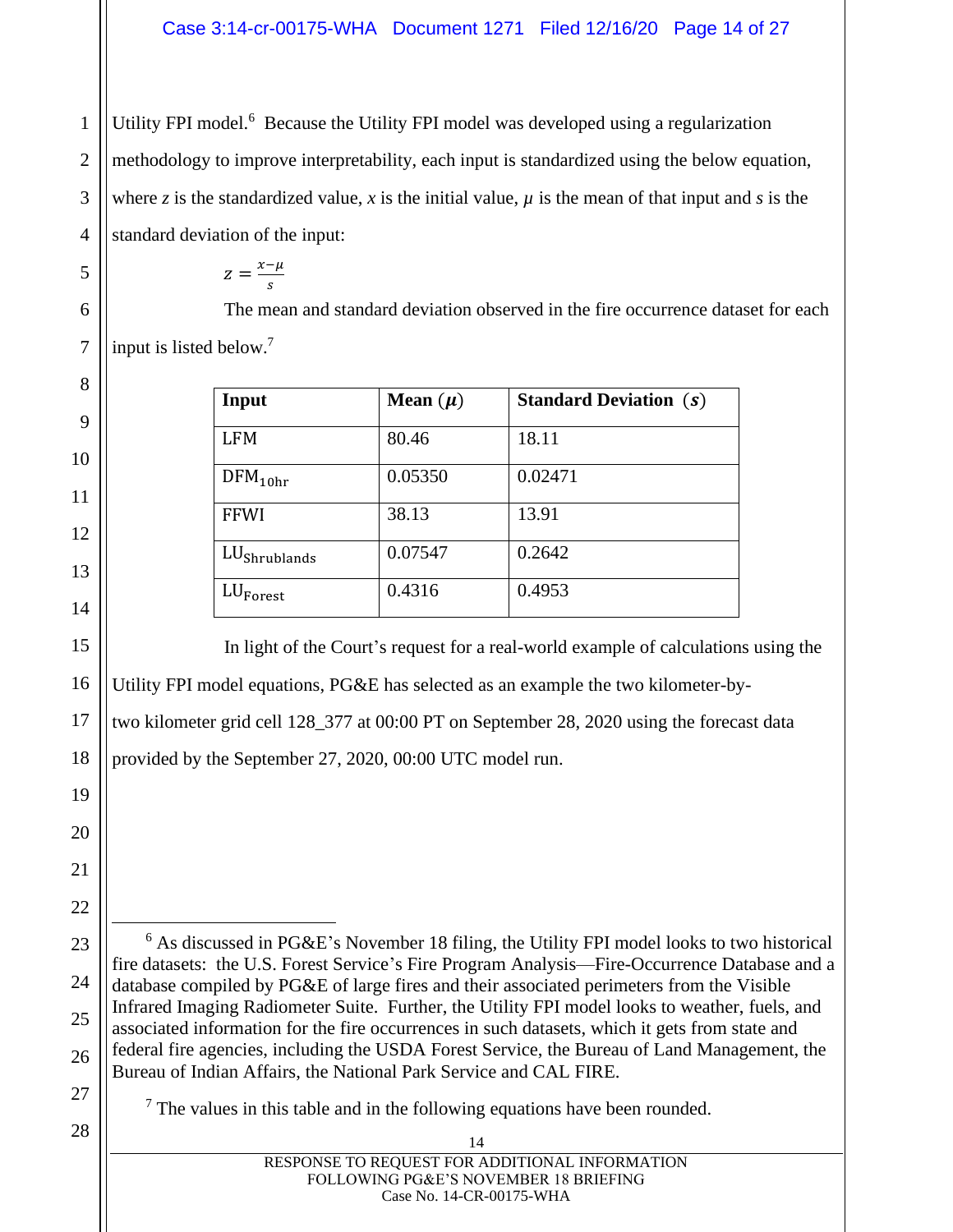2 The relevant data that feed into the Utility FPI model for that grid cell, at that time, are listed below:

| Input                 | <b>Value</b> |
|-----------------------|--------------|
| Temperature, T        | $71.19$ °F   |
| Windspeed, $U$        | $13.17$ mph  |
| Relative Humidity, RH | 18.58%       |
| Land Use Type         | Forest       |
| $DFM_{10hr}$          | 0.06146      |
| LFM                   | 61.76%       |

These are the initial values for each of the inputs to the Utility FPI Model other than FFWI, which is a function of certain of these variables, as discussed above. Because the *RH* is between 10% and 50%, the first step in determining the FFWI is calculating the *Meq* as seen here:

$$
(1) M_{eq} = 2.22749 + 0.16 * RH - 0.0148 * T
$$

$$
(2) M_{eq} = 2.22749 + 0.16 * 18.58 - 0.0148 * 71.19
$$

18  $(3)$   $M_{eq} = 4.151$ 

1

3

4

5

6

7

8

9

10

11

12

13

14

15

16

17

19

20

21

22

23

The next step is to calculate the variable *n* using this *Meq* value:

$$
\begin{pmatrix} (1) \eta = 1 - 2 * \left(\frac{M_{eq}}{30}\right) + 1.5 * \left(\frac{M_{eq}}{30}\right)^2 - 0.5 * \left(\frac{M_{eq}}{30}\right)^3 \\ (2) \eta = 1 - 2 * \left(\frac{4.151}{30}\right) + 1.5 * \left(\frac{4.151}{30}\right)^2 - 0.5 * \left(\frac{4.151}{30}\right)^3 \end{pmatrix}
$$

```
(3) \eta = 0.7505
```
FFWI is then calculated based on this  $\eta$  value and forecast windspeed,  $U$ :

$$
24\begin{bmatrix} 24 \\ 25 \\ 26 \\ 27 \end{bmatrix} (1) \text{ FFWI} = \frac{\eta * \sqrt{1+U^2}}{0.3002}
$$

$$
26\begin{bmatrix} 2 \end{bmatrix} \text{FFWI} = \frac{0.750 * \sqrt{1+13.17^2}}{0.3002}
$$

$$
27\begin{bmatrix} 3 \end{bmatrix} \text{FFWI} = 33.03
$$

| 15                                             |
|------------------------------------------------|
| RESPONSE TO REQUEST FOR ADDITIONAL INFORMATION |
| FOLLOWING PG&E'S NOVEMBER 18 BRIEFING          |
| Case No. 14-CR-00175-WHA                       |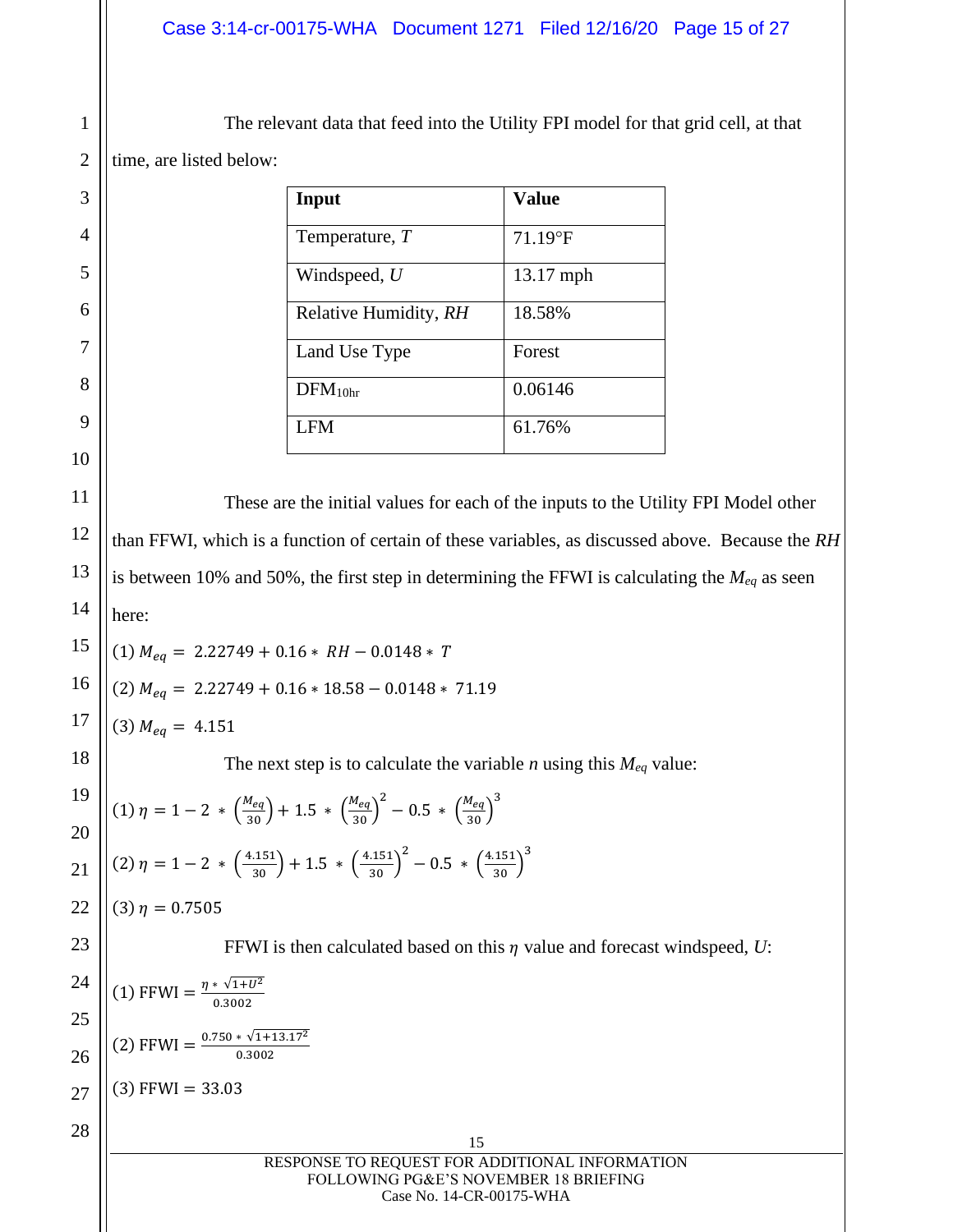# Case 3:14-cr-00175-WHA Document 1271 Filed 12/16/20 Page 16 of 27

The equations in the below table show step-by-step how the FFWI, as well as the other four initial inputs to the Utility FPI model, are standardized into the final values that are used by Utility FPI model.

| 4  | <b>Feature Name</b>     | <b>Initial Value</b> | <b>Standardization Equation</b>                                                                                |
|----|-------------------------|----------------------|----------------------------------------------------------------------------------------------------------------|
| 5  | <b>LFM</b>              | 61.76%               | (1) LFM = $\frac{LFM_x - LFM_\mu}{LFM_s}$                                                                      |
| 6  |                         |                      | (2) LFM = $\frac{61.76 - 80.457}{18.11}$                                                                       |
| 7  |                         |                      | $(3)$ LFM = $-0.34$                                                                                            |
| 8  | $DFM_{10hr}$            | 0.06146              | (1) $\text{DFM}_{10hr} = \frac{\text{DFM10hr}_x - \text{DFM10hr}_\mu}{\text{DFM10hr}_s}$                       |
| 9  |                         |                      | (2) DFM <sub>10hr</sub> = $\frac{0.06146 - 0.0535}{0.0247}$                                                    |
| 10 |                         |                      | (3) DFM <sub>10hr</sub> = 0.3221                                                                               |
| 11 | <b>FFWI</b>             | 33.03                | (1) FFWI = $\frac{FFWI_x-FFWI_\mu}{FFWI_s}$                                                                    |
| 12 |                         |                      | (2) FFWI = $\frac{33.03 - 38.13}{13.91}$                                                                       |
| 13 |                         |                      | $(3)$ FFWI = -0.3670                                                                                           |
| 14 | $LU$ Shrublands         | $\boldsymbol{0}$     | (1) LU <sub>Shrublands</sub> = $\frac{\text{LUShrublands}_x - \text{LUShrublands}_\mu}{\text{LUShrublands}_s}$ |
| 15 |                         |                      | (2) LU <sub>Shrublands</sub> = $\frac{0-0.07547}{0.264}$                                                       |
| 16 |                         |                      | (3) $LU_{Shrublands} = -0.02857$                                                                               |
| 17 | $LU_{\text{Forest}}$    | $\mathbf{1}$         | (1) LU <sub>Forest</sub> = $\frac{\text{LUForest}_x - \text{LUForest}_\mu}{\text{LUForest}_s}$                 |
| 18 |                         |                      | (2) LU <sub>Forest</sub> = $\frac{1-0.4316}{0.495}$                                                            |
| 19 |                         |                      | (3) $LU_{\text{Forest}} = 1.148$                                                                               |
| 20 |                         |                      |                                                                                                                |
| 21 |                         |                      | The log odds y for the Utility FPI model is then calculated using the value of the                             |
| 22 |                         |                      |                                                                                                                |
|    | standardized variables: |                      |                                                                                                                |
| 23 |                         |                      | (1) $y = -1.68 - 0.24 * LFM - 0.26 * DFM10hr + 0.22 * FFWI + 0.06 * LUShrublands + 0.47 * LUForest$            |
| 24 |                         |                      | $(2)$ y = -1.68 - 0.24 * (-1.032) - 0.26 * 0.3221 + 0.22 * (-0.3670) + 0.06 * (-0.2857) + 0.47 * 1.147         |
| 25 |                         |                      | $(3)$ y = -1.68 - (-0.2477) - 0.0841 + (-0.0813) + (-0.0172) + 0.5387                                          |
| 26 | $(4)$ y = -1.080        |                      |                                                                                                                |
| 27 |                         |                      |                                                                                                                |
| 28 |                         |                      | 16                                                                                                             |
|    |                         |                      | RESPONSE TO REQUEST FOR ADDITIONAL INFORMATION<br>FOLLOWING PG&E'S NOVEMBER 18 BRIEFING                        |

Case No. 14-CR-00175-WHA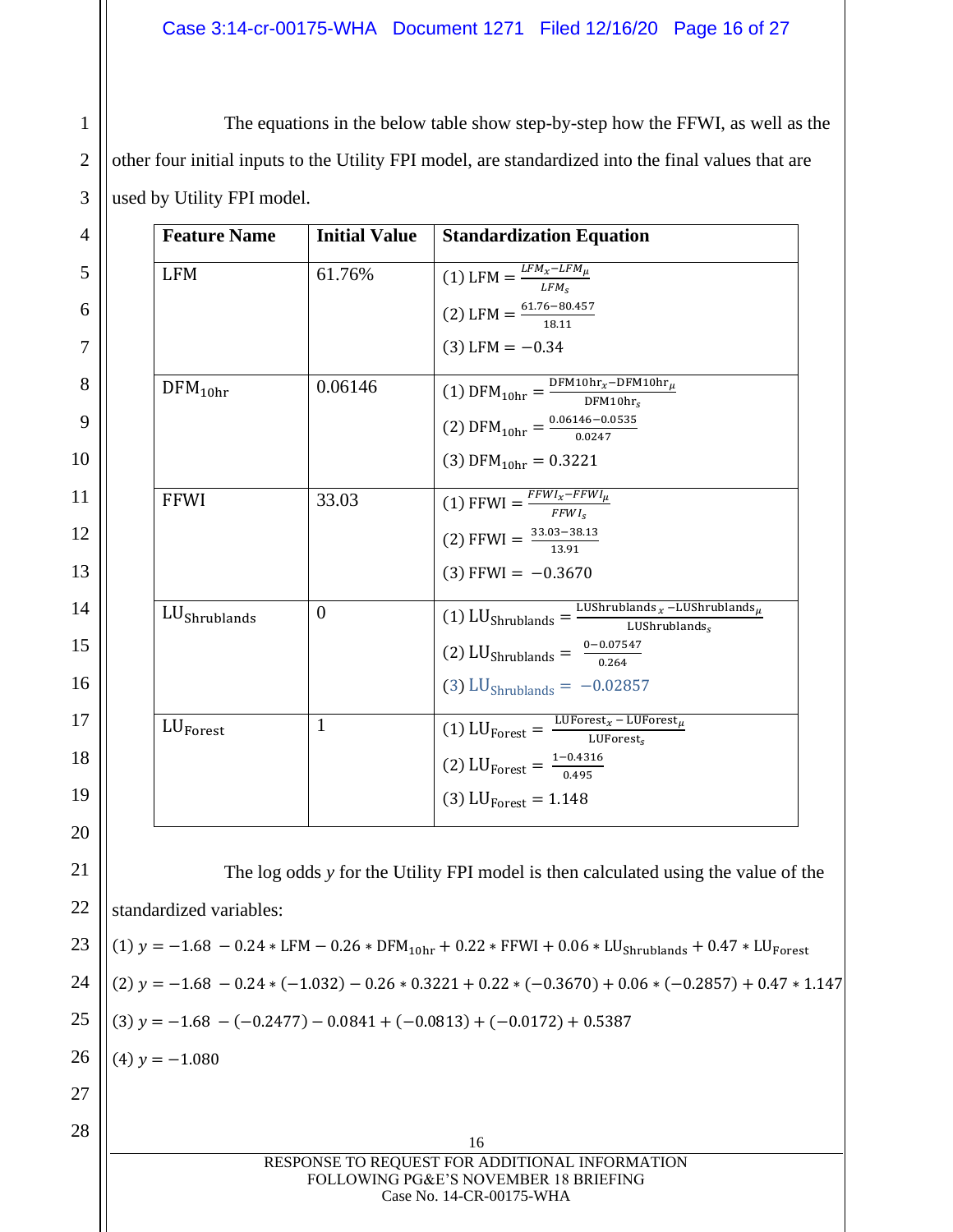The value of the log odds *y* is then inserted into the FPI equation, resulting in a raw FPI output of 0.2535:

 $(1)$  FPI =  $\frac{1}{118}$ 

(2) FPI =  $\frac{1}{1+e^{-t}}$ 

 $(3)$  FPI =  $\frac{1}{4+2}$ 

 $1+e^{-y}$ 

1+2.945

 $1+e^{-(-1.080)}$ 

| $(4)$ FPI = 0.2535                                                                                                                                                                                                                                                                                                                                                                                                                                                            |
|-------------------------------------------------------------------------------------------------------------------------------------------------------------------------------------------------------------------------------------------------------------------------------------------------------------------------------------------------------------------------------------------------------------------------------------------------------------------------------|
| PG&E notes that, following the above-demonstrated application of the equations                                                                                                                                                                                                                                                                                                                                                                                                |
| from footnote 7 of PG&E's November 18 filing, two additional steps are performed to calculate                                                                                                                                                                                                                                                                                                                                                                                 |
| the FPI input that is used by the LFP <sub>D</sub> model and Black Swan criteria. <i>First</i> , for two kilometer-                                                                                                                                                                                                                                                                                                                                                           |
| by-two kilometer grid cells, to increase the alignment of PG&E's identification of fire risk with                                                                                                                                                                                                                                                                                                                                                                             |
| agency forecasts and warnings, if a Red Flag Warning ("RFW") has been issued by the National                                                                                                                                                                                                                                                                                                                                                                                  |
| Weather Service ("NWS") for the grid cell during the forecast hour, the FPI is raised to 0.23 if                                                                                                                                                                                                                                                                                                                                                                              |
| the above equations resulted in a raw value below 0.23. Second, to capture fire conditions before                                                                                                                                                                                                                                                                                                                                                                             |
| they occur, the FPI is then averaged with the FPI for each of the following two forecast hours to                                                                                                                                                                                                                                                                                                                                                                             |
| arrive at the FPI input for the LFP <sub>D</sub> model and Black Swan criteria.                                                                                                                                                                                                                                                                                                                                                                                               |
| <b>Question 5:</b> Explain the ArcGIS and Collector App systems in detail. Specifically:                                                                                                                                                                                                                                                                                                                                                                                      |
| Explain how the ArcGIS records operate with respect to the "<br>a.<br>TC_Worked" field. When and how is the TC_Worked field<br>generated? Do any alternative field(s) account for tree(s) or portions<br>of line that were inspected but where inspectors did not identify any<br>hazard trees/limbs?                                                                                                                                                                         |
| b. Explain whether these system(s) allow and/or require workers to<br>upload evidence of tree removal or trimming along with an indication<br>that work was completed. Explain how the ArcGIS and Collector App<br>systems communicate, if at all, with PG&E's PMD system, including<br>the degree to which the PSPS decision-makers including the<br>meteorology team have access to tree inspection and<br>removal/trimming data from the ArcGIS and Collector App systems. |
| <b>PG&amp;E Response:</b>                                                                                                                                                                                                                                                                                                                                                                                                                                                     |
| The ArcGIS database and Collector app used to support the post-Carr Fire                                                                                                                                                                                                                                                                                                                                                                                                      |
| restoration efforts were maintained by a PG&E contractor, Mountain G Enterprises, Inc.                                                                                                                                                                                                                                                                                                                                                                                        |
| 17                                                                                                                                                                                                                                                                                                                                                                                                                                                                            |
| RESPONSE TO REQUEST FOR ADDITIONAL INFORMATION<br>FOLLOWING PG&E'S NOVEMBER 18 BRIEFING<br>Case No. 14-CR-00175-WHA                                                                                                                                                                                                                                                                                                                                                           |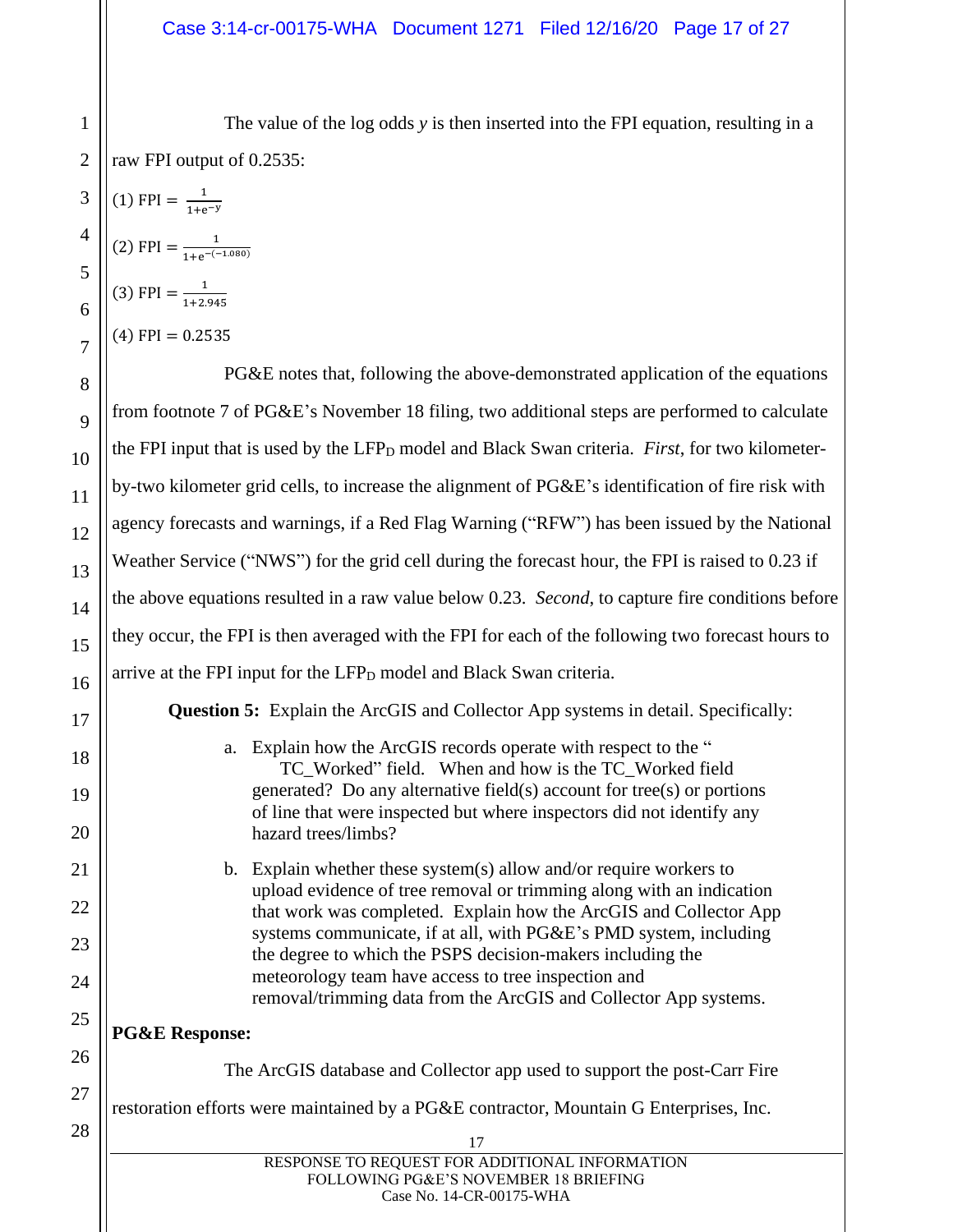1 ("Mountain G"). The Mountain G version of ArcGIS and Collector is different from the versions currently maintained by PG&E to support post-fire VM work and PG&E's EVM program (described above in PG&E's responses to Questions 1 and 2). PG&E's version of Collector used to support its EVM program does not have a "TC\_WORKED" field and instead has several fields used to indicate the status of work for a given vegetation point.

With respect to Mountain G's version of Collector used for the post-Carr Fire restoration efforts, PG&E presently understands that information in the "TC\_WORKED" field was intended to be filled in by tree trimming contractors who performed tree work prescribed by pre-inspectors, along with other fields listing the name of the tree crew company, the date the work was completed and whether any additional tree units were identified and worked by the tree crew contractor. As noted in PG&E's prior submission, the post-Carr Fire response work was an early implementation of Mountain G's Collector system, and PG&E understands that tree removal contractors were not consistent in recording this information regarding completed trees using the Collector app. PG&E further understands that, in response to the inconsistent usage of Collector by tree removal crews, the team managing the post-Carr Fire restoration effort began to provide paper work order packets to tree crews, to provide an alternative means of tracking tree work.

PG&E's current version of the Collector app used for EVM work has a function to allow inspectors and tree crews to upload photos of vegetation associated with each vegetation point, but this function is currently disabled because the bandwidth it would require may destabilize the data upload process. PG&E notes that the 100% work verification process for EVM work, as described in PG&E's response to Question 2, provides in-field verification that tree crews have completed the work identified by pre-inspectors.

PG&E understands that the version of Collector used during the post-Carr Fire restoration effort did not allow pre-inspectors or tree crews to upload photos of vegetation associated with each vegetation point.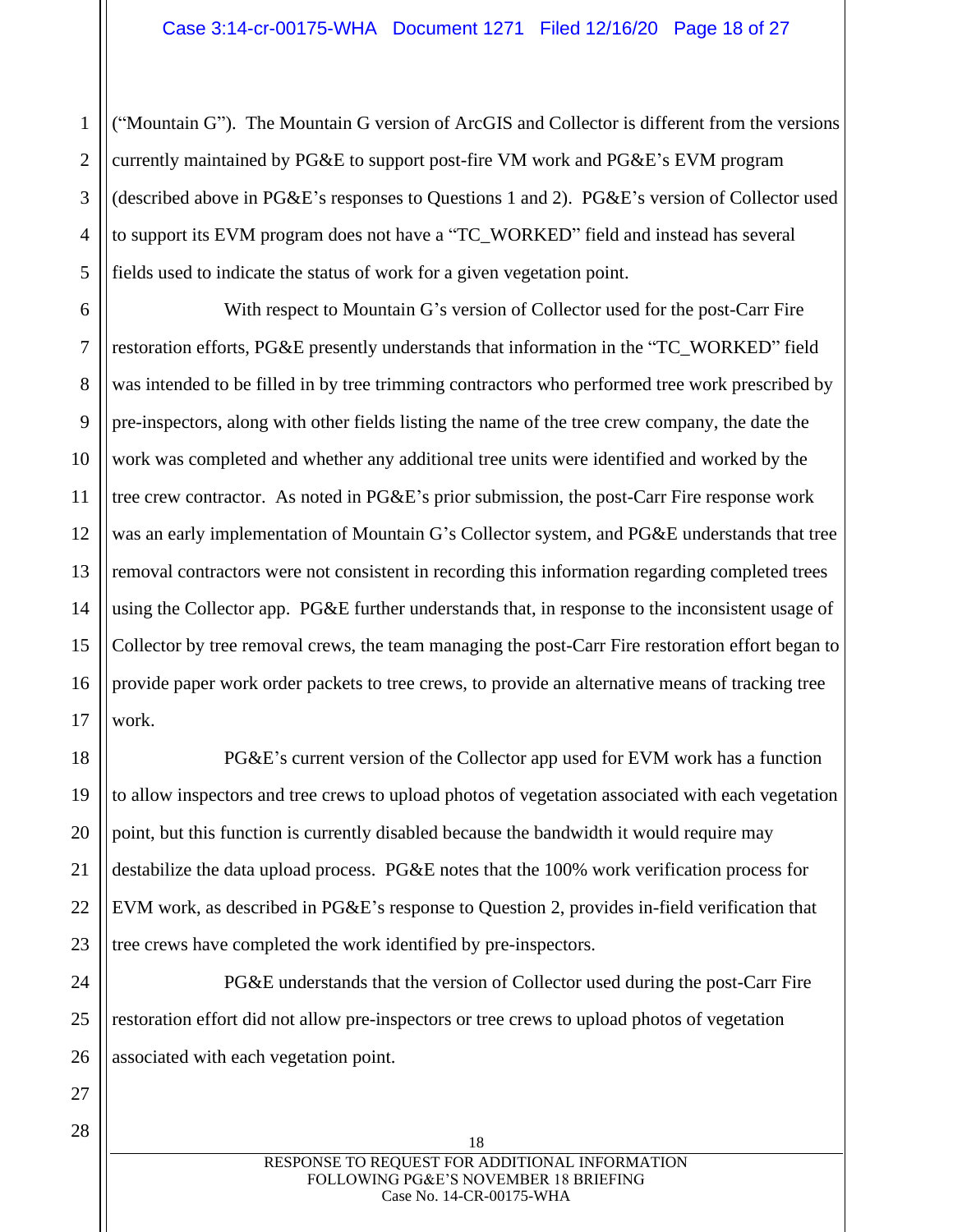19 RESPONSE TO REQUEST FOR ADDITIONAL INFORMATION FOLLOWING PG&E'S NOVEMBER 18 BRIEFING Case No. 14-CR-00175-WHA 1 2 3 4 5 6 7 8 9 10 11 12 13 14 15 16 17 18 19 20 21 22 23 24 25 26 27 28 Mountain G's versions of ArcGIS and the Collector app do not communicate with any PG&E database systems. PG&E's versions of ArcGIS and the Collector app do not communicate with PG&E's Project Management Database ("PMD") or its Vegetation Management Database ("VMD"). PSPS decision-makers do not currently access tree inspection and removal/trimming data from vegetation management systems. PG&E refers to its response to Question 9 for additional information in response to this Question. **Question 6:** Is the gray pine now in PG&E's possession, a portion of which was removed by CalFire, marked by any spray paint? a. PG&E shall ask CalFire and/or the Shasta County District Attorney's office to answer, *first*, whether the portions of the gray pine that CalFire removed show any spray paint and, *second*, whether the portion of tree that it removed contained burn marks that could obscure such paint. **PG&E Response:** PG&E did not observe any spray paint that had been applied to the sections of the Gray Pine that had been left in the area of interest by CAL FIRE. On December 1, 2020, PG&E submitted letters to CAL FIRE and the Shasta County District Attorney's Office relaying the questions in Subpart a of this Question. A PG&E representative subsequently spoke with the Shasta County District Attorney, who referred PG&E to CAL FIRE because it is conducting a criminal investigation in which CAL FIRE is the lead investigating agency. CAL FIRE's response to PG&E's letter is attached as Exhibit A to this submission. **Question 7:** The declaration dated November 18, 2020, attached to the response as Exhibit A states at paragraph 23: "[A]t times in 2019, PG&E's vegetation management team gave guidance not to perform separate CEMA inspection and to close the CEMA project in PG&E's PMD following the commencement of the routine patrol in situations where, as a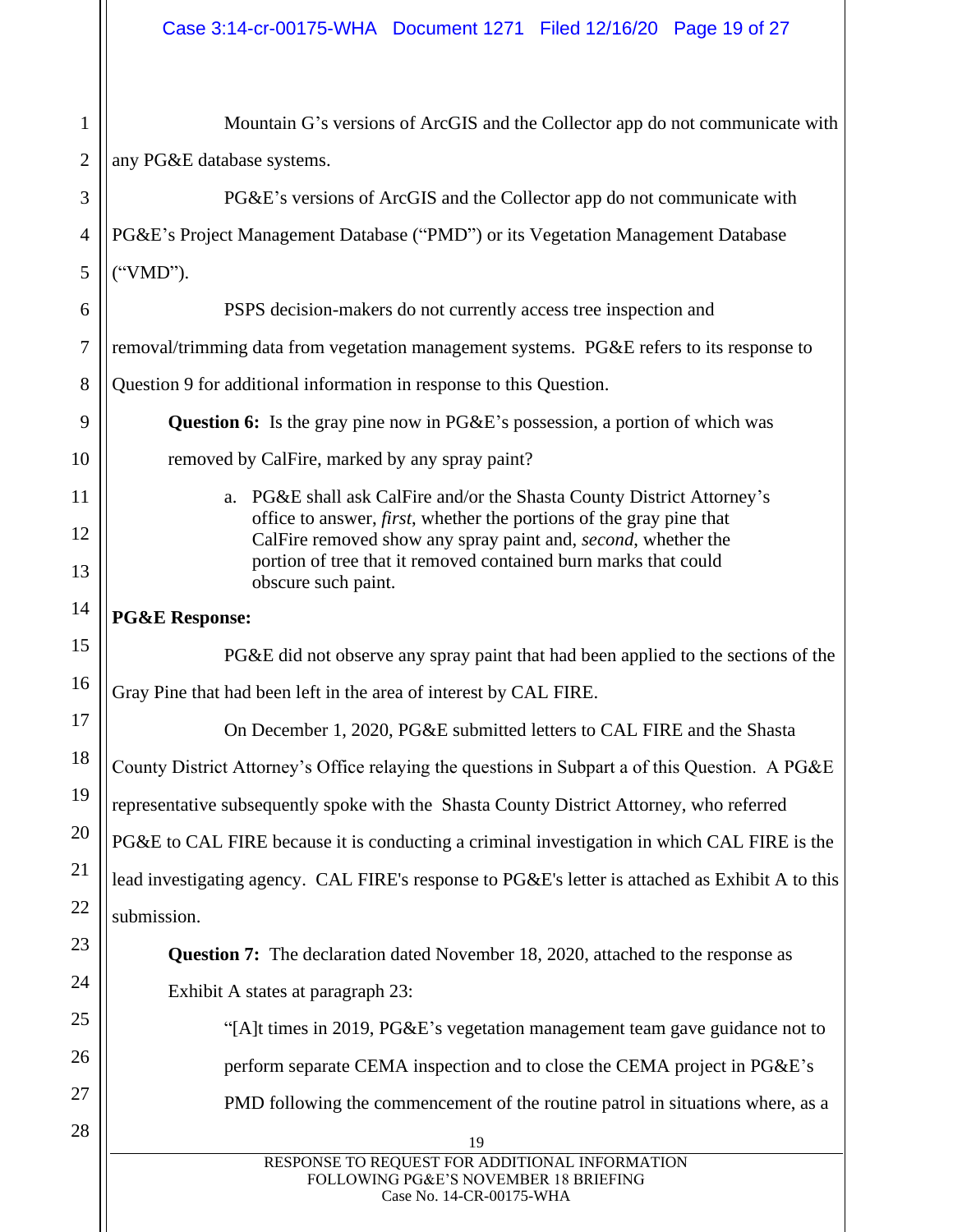result of risk-based prioritization changes to the routine patrol schedule, the CEMA patrol (the scope of which is subsumed in a routine patrol) had been scheduled close in time to the routine patrol."

How many CEMA inspections, required by the 2019 Wildlife Mitigation Plan, were NOT conducted as a result of these schedule changes during PG&E's pre-inspection annual calendar, November 16, 2019, to November 15, 2020?

## **PG&E Response:**

PG&E tracks completion of its vegetation management patrols in its PMD. Vegetation management patrols of circuits or segments thereof are assigned unique project numbers based on certain operational considerations, such as location, anticipated duration, terrain, weather, access and permitting requirements. By way of example, vegetation management patrols along the Girvan 1101 Circuit are broken into multiple projects within PG&E's PMD, with the routine and CEMA patrols along the portion of the circuit that includes the Zogg Mine Road area both having unique project numbers.

In total, there were 2,520 unique CEMA patrol projects in PG&E's PMD, totaling 43,568 line miles, scheduled to occur between November 16, 2019 and November 15, 2020 (the "2020 CEMA projects"). As of December 14, 2020 PG&E's PMD indicated that 203 of the 2020 CEMA projects, totaling 6,084 line miles, were not completed or otherwise closed<sup>8</sup> prior to November 15, 2020. This represents 8.1% of the projects and 14.0% of the line miles associated

<sup>8</sup> PG&E's PMD indicates that as of December 14, 2019, 54 of the 2020 CEMA projects were closed without a separate CEMA patrol having occurred. Eleven of these projects were closed after they were determined to be duplicate or combined projects. Ten of these projects were closed after the circuits or circuit segments associated with those projects were patrolled as part of PG&E's enhanced vegetation management ("EVM") program. Four of these projects were in fire footprints and were closed after post-fire patrols of the circuits or circuit segments associated with those projects were conducted. Twenty-nine of these projects were closed after PG&E determined that the circuits or circuit segments associated with those projects were not within the scope of PG&E's CEMA program for 2020.

| 20                                             |
|------------------------------------------------|
| RESPONSE TO REQUEST FOR ADDITIONAL INFORMATION |
| FOLLOWING PG&E'S NOVEMBER 18 BRIEFING          |
| Case No. 14-CR-00175-WHA                       |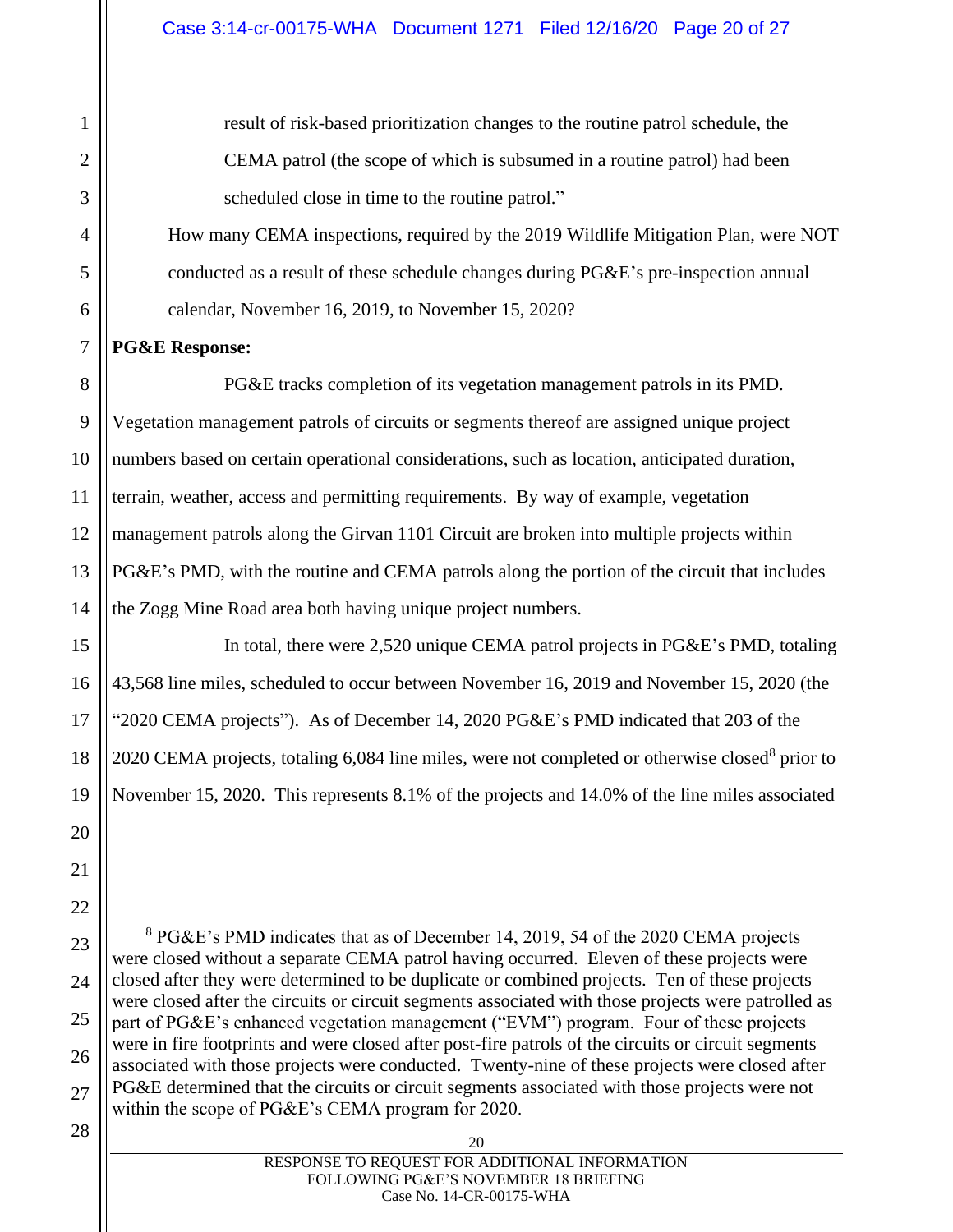2 with PG&E's CEMA program in 2020. PG&E is on track to complete these remaining 2020 CEMA projects by December 31, 2020.<sup>9</sup>

The mid-year adjustments in 2019 to PG&E's vegetation management patrol schedule were unique to 2019, when PG&E transitioned to a risk-prioritized basis for scheduling routine vegetation management patrols. For 2020, as noted above, PG&E is on track to complete the 2020 CEMA projects by year end.

**Question 8:** Update PG&E's response to this question based on any new information, investigation, or conclusions reached since the filing of the November 18 response: "Is there specific evidence that the particular gray pine [removed by CalFire] was trimmed or removed prior to the Zogg fire? Was this tree identified for work by any patrol?"

## **PG&E Response:**

1

3

4

5

6

7

8

9

10

11

12

13

14

15

16

17

18

19

20

21

22

23

24

25

26

27

PG&E is providing the Court with certain additional facts PG&E has learned in the course of its investigation since its November 18 submission relating to whether the Gray Pine of interest was identified for work prior to the Zogg Fire. PG&E's preliminary investigation into these matters is ongoing, and its understanding of the facts may change as the investigation continues. The information below is based on PG&E's understanding of the facts as of December 16, 2020.<sup>10</sup>

As discussed in PG&E's November 18 submission, following the Carr Fire in July 2018, PG&E engaged a number of contractors to perform vegetation management work in the Carr Fire footprint, which included the portions of the Girvan 1101 Circuit that served the

| 21                                             |
|------------------------------------------------|
| RESPONSE TO REQUEST FOR ADDITIONAL INFORMATION |
| FOLLOWING PG&E'S NOVEMBER 18 BRIEFING          |
| Case No. 14-CR-00175-WHA                       |

 $9$  If, for operational reasons, a patrol is not completed by year end, it will be completed in early 2021.

 $10$  In its November 18 submission, PG&E stated that it would submit a declaration, as requested by the Court, regarding the vegetation management work performed in the area of interest following the Carr Fire once it had analyzed further records and advanced its investigation. (Dkt. 1265 at 2.) PG&E is attaching to this submission as Exhibit B, a declaration attesting to facts included in PG&E's initial response to this Question and its updated response herein.

<sup>28</sup>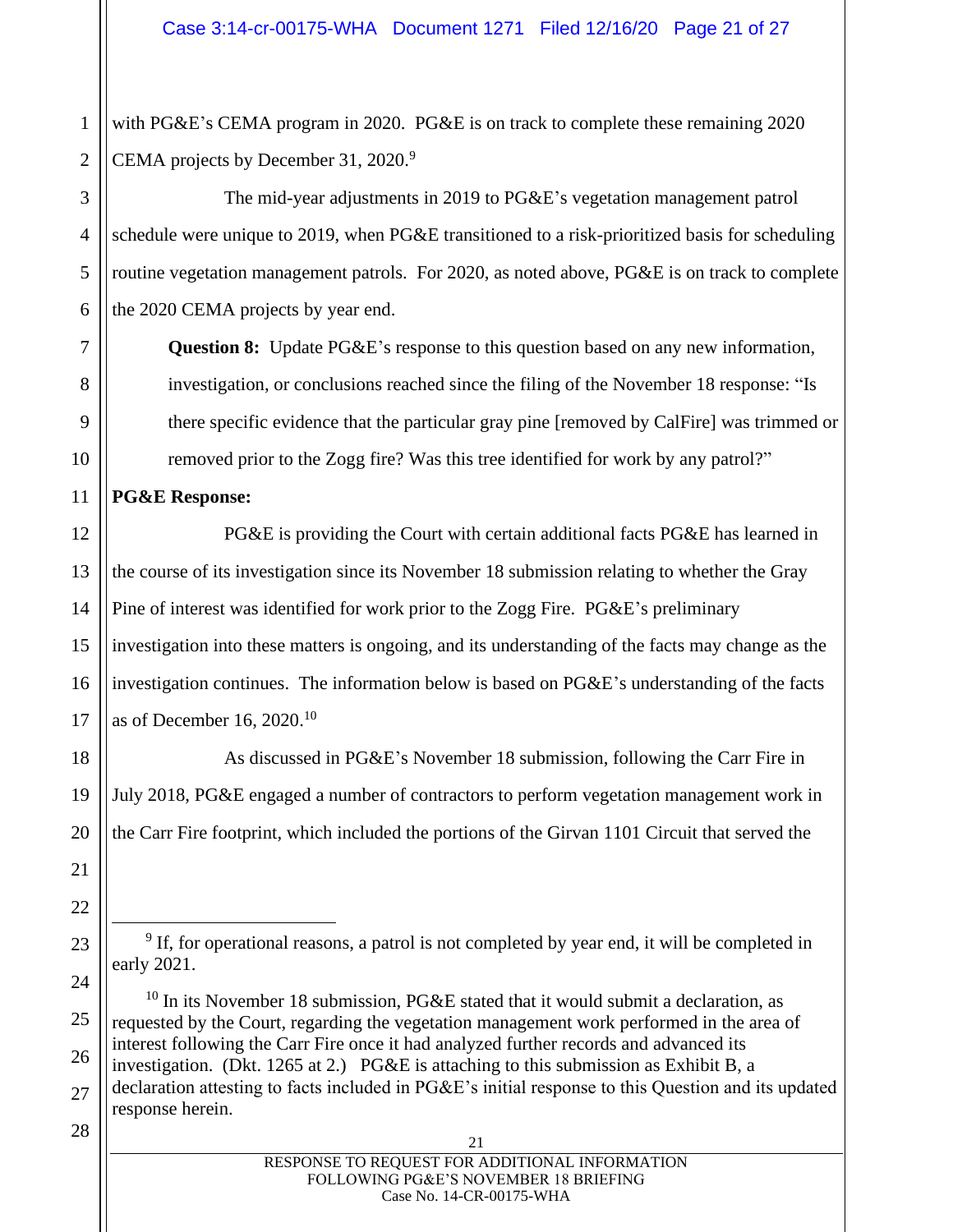Zogg Mine Road area.<sup>11</sup> PG&E's review of the records indicates that tree work was performed in the Zogg Mine Road area between August and October 2018 to remove or trim trees identified for work by pre-inspectors as part of the post-Carr Fire response effort.<sup>12</sup> Based on its investigation, PG&E understands that tree removal work in that area was interrupted at least twice by a resident opposed to tree work on Zogg Mine Road. Each incident involved the brandishing of a firearm or the threat to brandish a firearm.

After the first work interruption by this resident, in September 2018, PG&E contractors working on the post-Carr Fire response effort asked the contractor-employed arborist who had performed or participated in the routine inspection of the Zogg Mine Road area on PG&E's behalf since 2015 to speak with the resident to secure the resident's agreement to allow workers to resume work without being threatened. Because this arborist had previously performed PG&E's routine VM patrols of the Zogg Mine Road area, he had experience interacting with this resident of Zogg Mine Road successfully. Following that conversation in late September 2018, the arborist reported that tree crews could resume tree work.

However, a second work interruption occurred on October 8, 2018. During that incident, workers reported that the resident of Zogg Mine Road had covered the paint used to mark a tree for work with black paint and told the contractors that no tree crew would touch the tree the resident blacked out. This tree was not on the resident's property. According to the report from the contractors, this resident would brandish a firearm again if they touched the tree.

 $11$  As used herein, the "Zogg Mine Road area" refers to the entire length of Zogg Mine Road that runs from the intersection of Zogg Mine Road and S. Fork Road through and beyond Jenny Bird Lane to the terminus of Zogg Mine Road.

 $12$  In September 2018, members of the post-Carr Fire team began to transition from the fire restoration effort to support the Accelerated Wildfire Risk Reduction ("AWRR") program (a precursor to PG&E's Enhanced Vegetation Management program) in the Paradise and Magalia areas. When the Camp Fire started on November 8, 2018 additional resources were transitioned from the post-Carr Fire restoration effort to the Paradise area to support the post-Camp Fire restoration work. PG&E understands that some tree work continued on the post-Carr Fire restoration effort until at least November 15, 2018.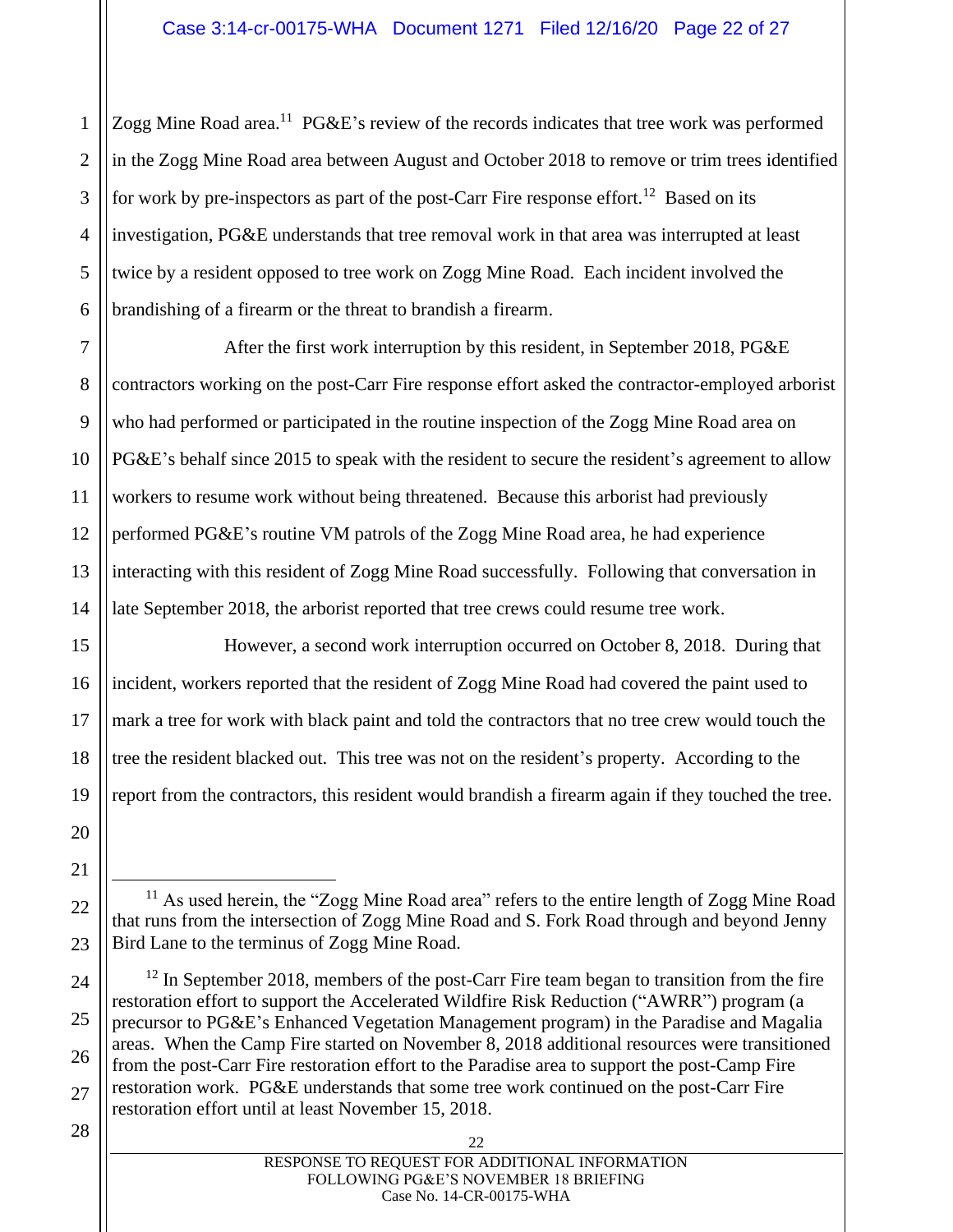The following day, on October 9, 2018, a supervisor for the contractor that handled routine patrols on the Girvan 1101 Circuit stated to one of the individuals managing the post-Carr Fire response work that he would coordinate to have an arborist perform a routine vegetation management patrol of the Zogg Mine Road area in order to minimize the impact to residents, and that the routine patrol arborists with experience working the Zogg Mine Road area would reach out to coordinate working with the Zogg Mine Road resident that was threatening to brandish a firearm at tree crews and interrupting work.

8 10 12 13 The day after that, on October 10, 2018, an arborist—specifically, the arborist who had previously performed routine patrols on Zogg Mine Road and had a history of successful interactions with the resident of Zogg Mine Road who was threatening tree crews began the routine patrol of the Zogg Mine Road area for 2018. At the time of this patrol, PG&E understands that this arborist was ISA-certified and had four years of experience patrolling utility lines, including multiple prior patrols of Zogg Mine Road area.

PG&E currently understands the following about the October 2018 routine vegetation management patrol. The arborist was aware that a fire had just come through the area and had burned, to varying degrees, many trees; he was aware that certain trees had been marked for work as part of the post-Carr Fire response work but had not been worked as of the time of his routine inspection, and he was further aware that work stoppages had occurred because of threats from the armed resident of Zogg Mine Road. PG&E understands the arborist performed an independent review of the route he inspected and marked for work any tree that, in his professional opinion, posed a risk to PG&E facilities, regardless of whether that tree had been marked or not marked for work during post-Carr Fire restoration patrols.

PG&E understands that when the arborist identified a tree that required work, he would record the tree in PG&E's Vegetation Management Database ("VMD") and would mark the tree with spray paint with a color distinct from the paint color used to mark trees identified during the post-Carr Fire restoration patrols. PG&E further understands that if the arborist identified a tree for work that had already been marked with the spray paint used by the

1

2

3

4

5

6

7

9

11

14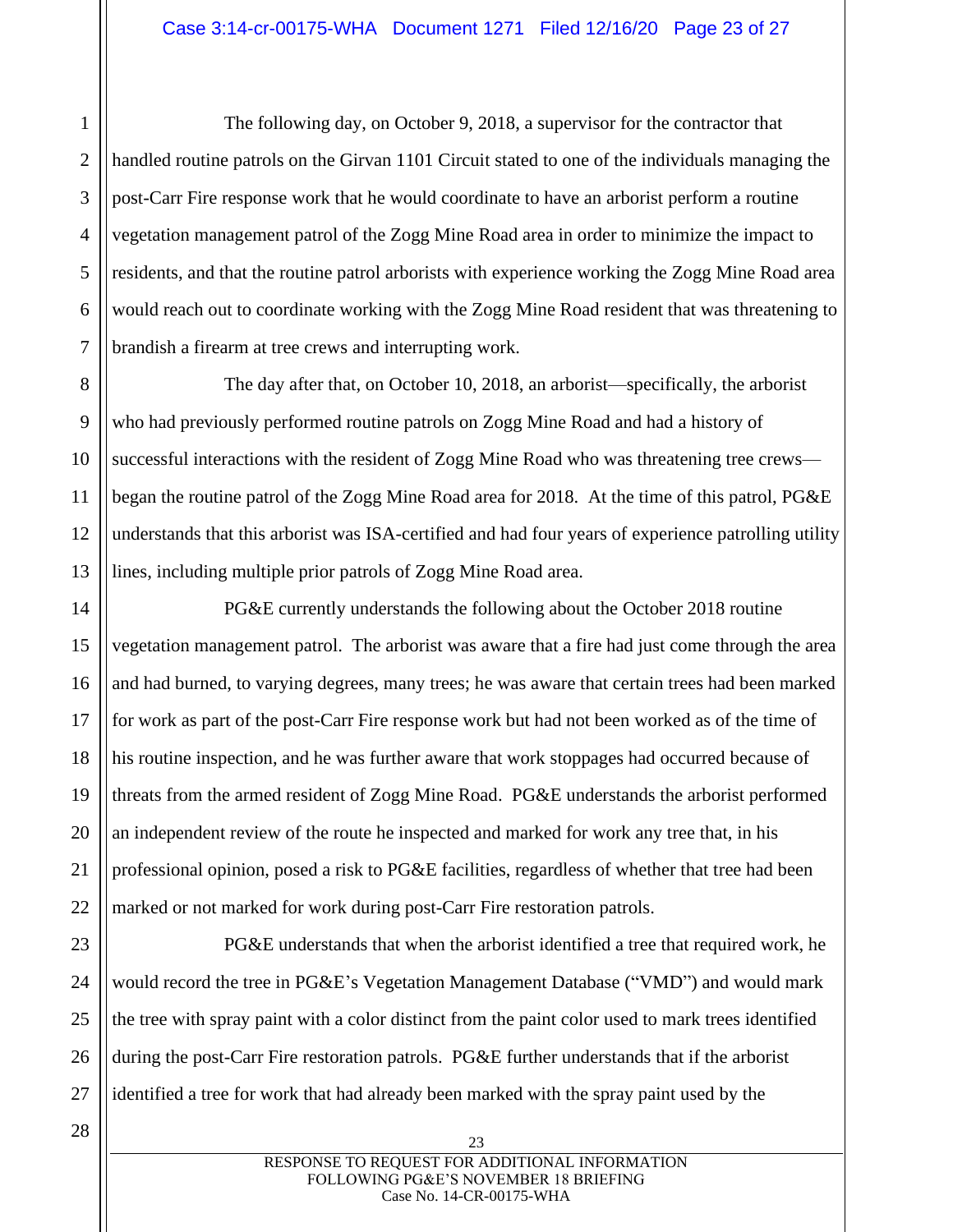## Case 3:14-cr-00175-WHA Document 1271 Filed 12/16/20 Page 24 of 27

2 post-Carr Fire pre-inspectors, the arborist would re-mark the tree with the routine-colored paint to ensure the tree trimmers scheduled to perform tree work for the trees identified during the routine patrol would know to work these trees. If the arborist identified a tree that had spray paint or markings from the post-Carr Fire work, his practice was to examine that tree carefully, and if he judged that it would not pose a risk to PG&E's facilities at least until the tree would be re-evaluated during the next year's routine vegetation management patrol, then he would not mark the tree for work as part of the routine program. PG&E records indicate that, during his October 2018 routine patrol, while the arborist marked several Gray Pines for work, he did not mark any Gray Pines for work during the routine patrol in October 2018 with locations consistent with the location of the Gray Pine from which CAL FIRE appears to have collected sections after the Zogg Fire. Based on PG&E records, the October 2018 routine patrol occurred between October 10 and October 26, 2018. In addition to the trees that had already been worked as part of the Carr Fire response, the arborist marked approximately 250 additional trees for work during his routine patrol in October 2018, and those trees were subsequently worked. Specifically in the area of interest,  $^{13}$  during the routine patrol that occurred after the Carr Fire in October 2018, the arborist marked four trees for removal and one tree for trimming. PG&E records indicate that this work was subsequently performed.

 $24$  $13$  The "area of interest" refers to the area from which CAL FIRE has collected evidence, specifically, the area surrounding the three spans between pole 103320099 and pole 101457898 about a quarter mile southeast of the intersection of Jenny Bird Lane and Zogg Mine Road, as depicted in Exhibit C to PG&E's October 26, 2020 submission. (Dkt. 1250-003.)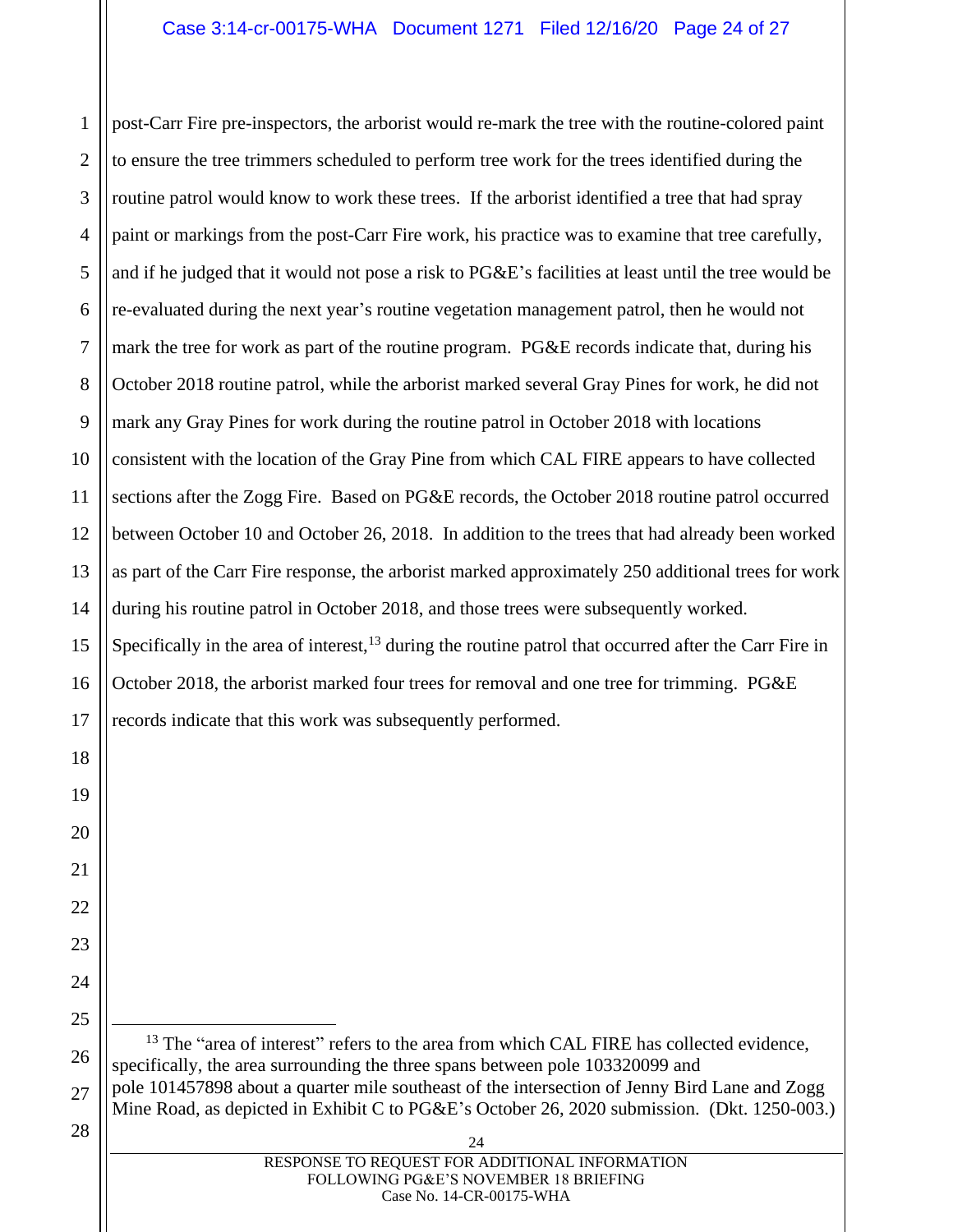**Question 9:** In its response dated November 3, 2020, PG&E states that it utilizes a risk model to select areas to be worked for EVM. Why can't the system for determining whether a distribution line will be de-energized in a PSPS event operate on a risk model, which takes into account the extent to which the relevant distribution lines are in compliance with Public Resource Code Sections 4292 and 4293 and PG&E's own Wildfire Mitigation Plan?

## **PG&E Response:**

PG&E's distribution-line scoping model for PSPS events, the Large Fire Probability ("LFP<sub>D</sub>") model, does not take into account the extent to which vegetation in an area had been cleared or trimmed. PG&E understands the Court's question to be why PG&E does not modify PSPS decision-making to account for line sections where a vegetation management patrol has identified trees for work pursuant to Public Resource Code Sections 4292 and 4293 but the completion of that work (which happens after the pre-inspection patrol) remains pending.

As noted below, PG&E will undertake an assessment of whether that would reduce risk and is practicable. PG&E preliminarily notes the following: Whether there is outstanding vegetation management work on a circuit is not necessarily indicative of risk. Routine vegetation management patrols typically happen once a year and are typically intended to prescribe work that will keep the line in compliance for at least the next year—in other words, they include in a sense preventative maintenance, and pending work does not necessarily suggest elevated risk at the time of the findings. A line that has not yet been inspected in a given year may not have any outstanding vegetation management work pending, but may present more risk than a recently inspected circuit where tree work is ongoing.

Notably, the vegetation that PG&E views as highest risk are trees that present a "Priority 1" risk designation under PG&E's procedures, which require mitigation within 24 hours of being entered into PG&E's system. Even if such work were outstanding at the time PSPS scoping decisions were made, the work should be completed before a PSPS event occurred.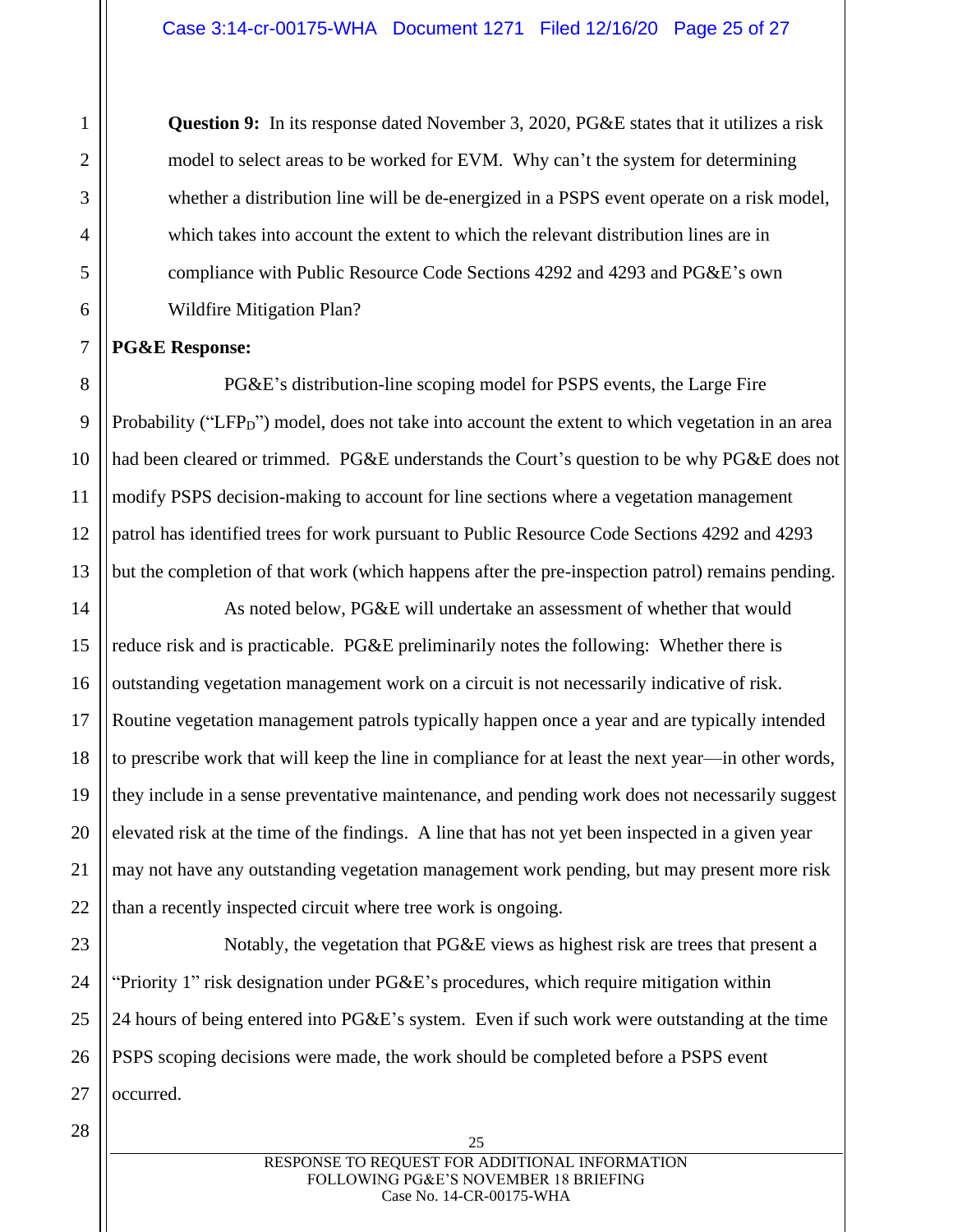# Case 3:14-cr-00175-WHA Document 1271 Filed 12/16/20 Page 26 of 27

PG&E will evaluate whether and how the existence of outstanding vegetation management work would be incorporated into PG&E's scoping, and whether the data shows that such an approach would reduce risk in an operationally executable manner. PG&E will share with the Court its evaluation and any proposed steps by June 2021, in advance of next year's peak fire season.

| 26                                             |
|------------------------------------------------|
| RESPONSE TO REQUEST FOR ADDITIONAL INFORMATION |
| FOLLOWING PG&E'S NOVEMBER 18 BRIEFING          |
| Case No. 14-CR-00175-WHA                       |
|                                                |